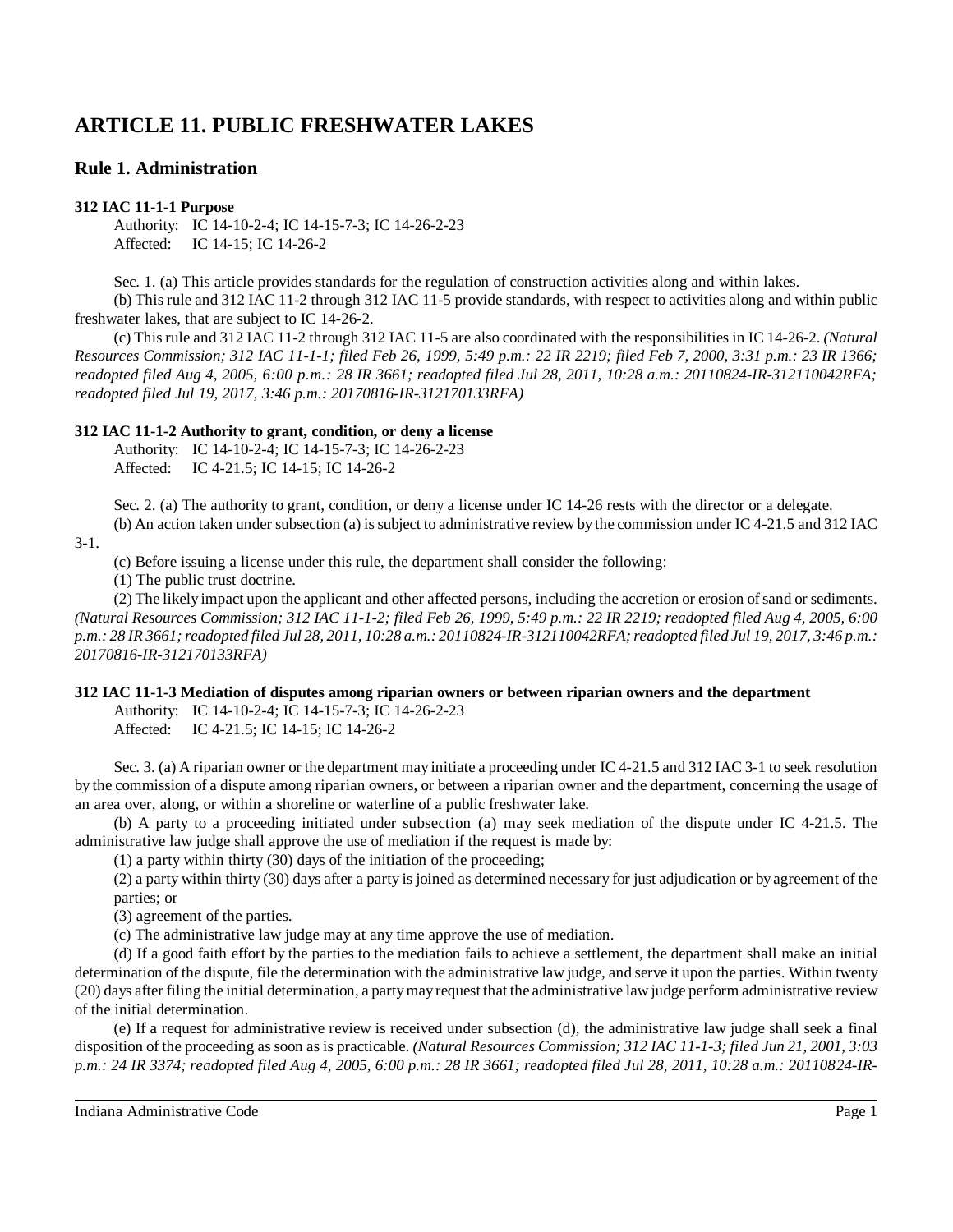*312110042RFA; readopted filed Jul 19, 2017, 3:46 p.m.: 20170816-IR-312170133RFA)*

#### **312 IAC 11-1-4 Determination of riparian zones**

Authority: IC 14-10-2-4; IC 14-15-7-3; IC 14-26-2-23 Affected: IC 14-8; IC 14-15; IC 14-26-2

Sec. 4. If a determination of riparian boundaries is reasonably required for the performance of functions under IC 14-26-2, this rule, and 312 IAC 11-2 through 312 IAC 11-5, the department (or the commission on administrative review) shall consider as guidance "Riparian Zones within Public Freshwater Lakes and Navigable Waters", Information Bulletin #56 (Second Amendment) as published by the Legislative Services Agency at 20100331-IR-312100175NRA (March 31, 2010). *(Natural* Resources Commission; 312 IAC 11-1-4; filed Aug 27, 2010, 11:11 a.m.: 20100922-IR-312090806FRA, eff Jan 1, 2011; readopted *filed Jul 28, 2011, 10:28 a.m.: 20110824-IR-312110042RFA; readopted filed Jul 19, 2017, 3:46 p.m.: 20170816-IR-312170133RFA)*

### **Rule 2. Definitions**

#### **312 IAC 11-2-1 Definitions applicable to the regulation of public freshwater lakes**

Authority: IC 14-10-2-4; IC 14-15-7-3; IC 14-26-2-23 Affected: IC 14-8; IC 14-15; IC 14-26-2

Sec. 1. Thisrule provides definitions that apply to this article and are in addition to those set forth in IC 14-8, IC 14-26, and 312 IAC 1. (Natural Resources Commission; 312 IAC 11-2-1; filed Feb 26, 1999, 5:49 p.m.: 22 IR 2220; readopted filed Aug 4, 2005, 6:00 p.m.: 28 IR 3661; readopted filed Jul 28, 2011, 10:28 a.m.: 20110824-IR-312110042RFA; readopted filed Jul 19, 2017, *3:46 p.m.: 20170816-IR-312170133RFA)*

#### **312 IAC 11-2-1.5 "Aerator" defined**

Authority: IC 14-10-2-4; IC 14-15-7-3; IC 14-26-2-23 Affected: IC 14-8; IC 14-15; IC 14-26-2

Sec. 1.5. "Aerator" means a mechanical device placed within a public freshwater lake that is used to accomplish any of the following:

(1) Increase the amount of dissolved oxygen in the water.

(2) Increase the decomposition of organic materials.

(3) Alter water flow or circulation.

(4) Reduce icing.

(5) Enhance audio or visual enjoyment by bubbling or spraying water.

*(Natural ResourcesCommission; 312 IAC11-2-1.5;filedAug 27, 2010, 11:11 a.m.: 20100922-IR-312090806FRA, eff Jan 1, 2011; readopted filed Jul 28, 2011, 10:28 a.m.: 20110824-IR-312110042RFA; readopted filed Jul 19, 2017, 3:46 p.m.: 20170816-IR-312170133RFA)*

#### **312 IAC 11-2-2 "Area of special concern" defined**

Authority: IC 14-10-2-4; IC 14-15-7-3; IC 14-26-2-23 Affected: IC 14-15; IC 14-26-2

Sec. 2. "Area of special concern" means an area that contains at least one (1) of the following characteristics:

(1) An altered shoreline where bulkhead seawalls are at least two hundred fifty (250) feet apart.

(2) Bogs, fens, muck flats,sand flats, or marl beachesidentified by the division of nature preservesin the Natural Community Classification System.

(3) More than six hundred twenty-five (625) square feet of contiguous emergent vegetation or rooted vegetation with floating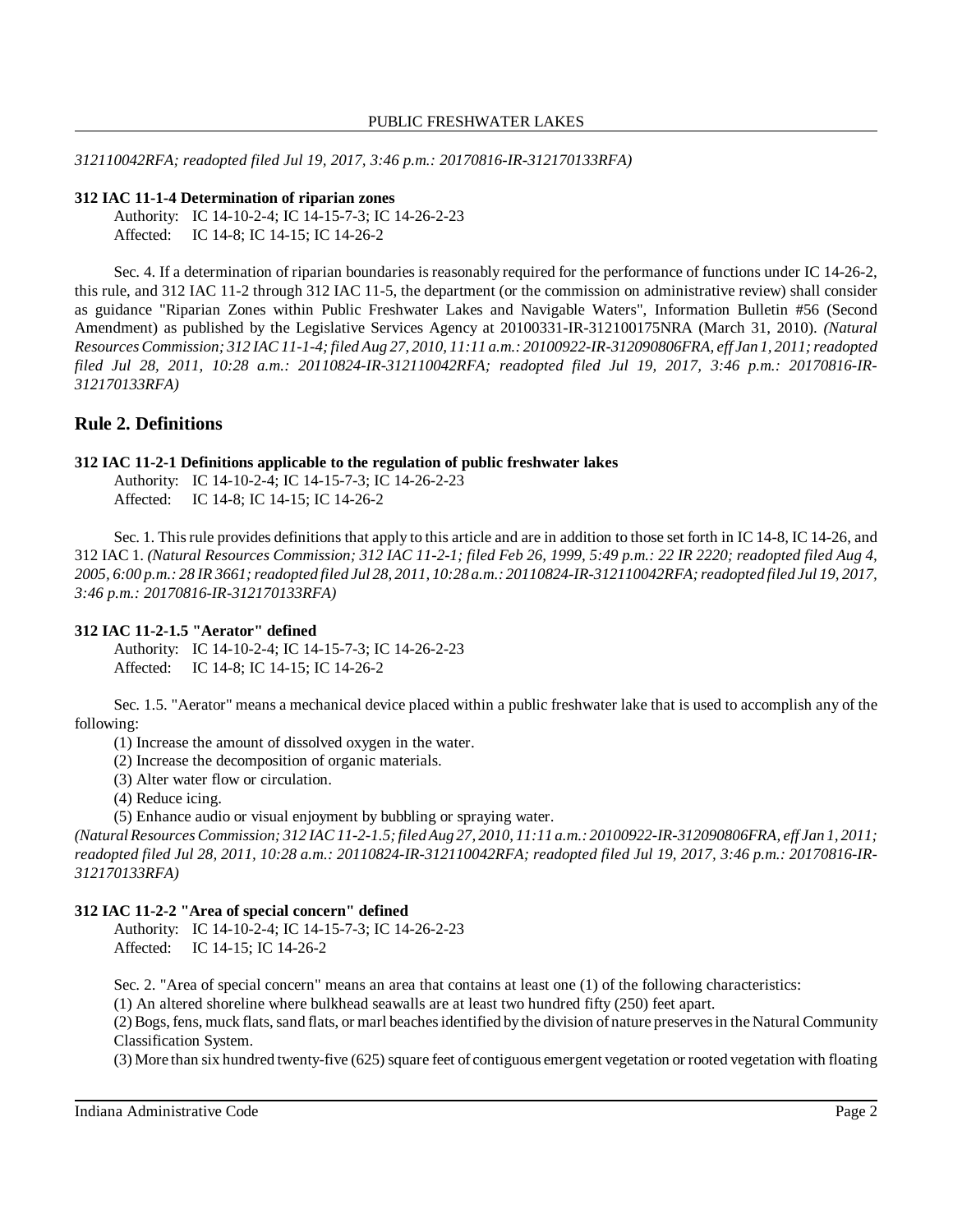leaves.

(Natural Resources Commission; 312 IAC 11-2-2; filed Feb 26, 1999, 5:49 p.m.: 22 IR 2220; filed Jan 23, 2001, 10:05 a.m.: 24 *IR 1614; readopted filed Aug 4, 2005, 6:00 p.m.: 28 IR 3661; filed Sep 14, 2005, 2:45 p.m.: 29 IR 464; readopted filed Jul 28, 2011, 10:28 a.m.: 20110824-IR-312110042RFA; readopted filed Jul 19, 2017, 3:46 p.m.: 20170816-IR-312170133RFA)*

### **312 IAC 11-2-3 "Bioengineered" defined**

Authority: IC 14-10-2-4; IC 14-15-7-3; IC 14-26-2-23 Affected: IC 14-15; IC 14-26-2

Sec. 3. "Bioengineered" meansthe use of a combination of biological elements(plant materials) and structural or mechanical reinforcements for stabilization, revetment, or erosion control. Biological and mechanical elements must function together in an integrated and complementary manner. *(Natural Resources Commission; 312 IAC 11-2-3; filed Feb 26, 1999, 5:49 p.m.: 22 IR* 2220; readopted filed Aug 4, 2005, 6:00 p.m.: 28 IR 3661; readopted filed Jul 28, 2011, 10:28 a.m.: 20110824-IR-312110042RFA; *readopted filed Jul 19, 2017, 3:46 p.m.: 20170816-IR-312170133RFA)*

#### **312 IAC 11-2-4 "Boatwell" defined**

Authority: IC 14-10-2-4; IC 14-15-7-3; IC 14-26-2-23 Affected: IC 14-26-2

Sec. 4. "Boatwell" means a manmade excavation along the shoreline or water line of a public freshwater lake that: (1) is used for the mooring of a boat; and

(2) has been stabilized to prevent erosion.

(Natural Resources Commission; 312 IAC 11-2-4; filed Feb 26, 1999, 5:49 p.m.: 22 IR 2220; readopted filed Aug 4, 2005, 6:00 *p.m.: 28 IR 3661; filed Jul 11, 2006, 9:04 a.m.: 20060802-IR-312060009FRA; readopted filed Jul 28, 2011, 10:28 a.m.: 20110824-IR-312110042RFA; readopted filed Jul 19, 2017, 3:46 p.m.: 20170816-IR-312170133RFA)*

### **312 IAC 11-2-5 "Bulkhead seawall" defined**

Authority: IC 14-10-2-4; IC 14-15-7-3; IC 14-26-2-23 Affected: IC 14-15; IC 14-26-2

Sec. 5. (a) "Bulkhead seawall" means a vertical, or near vertical, solid concrete, steel sheet piling, or vinyl piling structure, which has the purpose of shoreline protection.

(b) A timber wall may be deemed to be a bulkhead wall if the property owner proves to the satisfaction of the division of water that the wall functions as a bulkhead wall by providing evidence in the form of a written assessment from a registered professional engineer, licensed professional geologist, or soil scientist with expertise in shoreline protection or wave dynamics. The written assessment must address and evaluate each of the following items:

(1) The structural integrity of the wall.

(2) The height of the top of the wall above normal lake level.

(3) Success of the wall in protecting the shoreline from erosion in the past.

(4) The ability of the wall to retain land or prevent land from sliding as evidenced by the lack of sinkholes or depressions behind the wall.

(5) Adequacy of existing connections to adjacent shore protection structures or tiebacks at each end of the wall.

(6) The timber wall was constructed before January 1, 1991.

*(Natural Resources Commission; 312 IAC 11-2-5; filed Feb 26, 1999, 5:49 p.m.: 22 IR 2220; filed May 2, 2005, 2:15 p.m.: 28* IR 2660; readopted filed Aug 4, 2005, 6:00 p.m.: 28 IR 3661; readopted filed Jul 28, 2011, 10:28 a.m.: 20110824-IR-*312110042RFA; readopted filed Jul 19, 2017, 3:46 p.m.: 20170816-IR-312170133RFA)*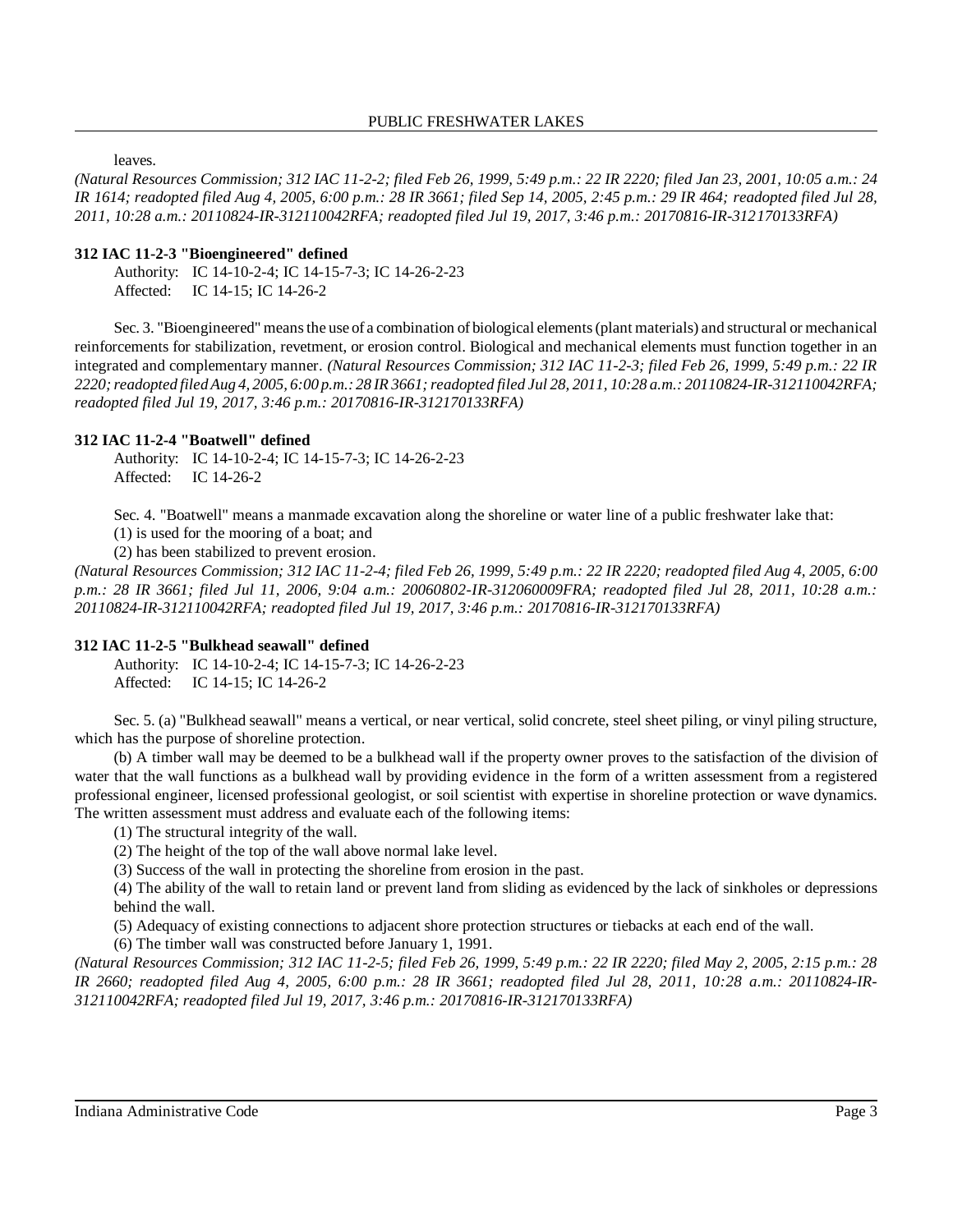#### **312 IAC 11-2-6 "Cumulative effect" defined**

Authority: IC 14-10-2-4; IC 14-15-7-3; IC 14-26-2-23 Affected: IC 14-15; IC 14-26-2

Sec. 6. "Cumulative effect" means the impact on the environment that results from the incremental impact of the action when added to other past, present, and reasonably foreseeable future actions regardless of what person undertakes the other actions. Cumulative effects can result from individually minor but collectively significant actions taking place over a period of time. (Natural Resources Commission; 312 IAC 11-2-6; filed Feb 26, 1999, 5:49 p.m.: 22 IR 2220; readopted filed Aug 4, 2005, 6:00 p.m.: 28 IR 3661; readopted filed Jul 28, 2011, 10:28 a.m.: 20110824-IR-312110042RFA; readopted filed Jul 19, 2017, 3:46 p.m.: *20170816-IR-312170133RFA)*

#### **312 IAC 11-2-7 "Developed area" defined**

Authority: IC 14-10-2-4; IC 14-15-7-3; IC 14-26-2-23 Affected: IC 14-15; IC 14-26-2

Sec. 7. "Developed area" means the upland side or sides of a manmade channel or an area that does not contain any of the following characteristics:

- (1) An area of special concern.
- (2) A significant wetland.
- (3) A natural shoreline.

(Natural Resources Commission; 312 IAC 11-2-7; filed Feb 26, 1999, 5:49 p.m.: 22 IR 2220; filed Jan 23, 2001, 10:05 a.m.: 24 *IR 1614; readopted filed Aug 4, 2005, 6:00 p.m.: 28 IR 3661; filed Sep 14, 2005, 2:45 p.m.: 29 IR 464; readopted filed Jul 28, 2011, 10:28 a.m.: 20110824-IR-312110042RFA; readopted filed Jul 19, 2017, 3:46 p.m.: 20170816-IR-312170133RFA)*

### **312 IAC 11-2-8 "Director or a delegate" defined**

Authority: IC 14-10-2-4; IC 14-15-7-3; IC 14-26-2-23 Affected: IC 14-15; IC 14-26-2

Sec. 8. "Director or a delegate" means the director, the deputy director for the bureau of water and resource regulation, or an employee of the department to whom the director has delegated authority to perform a function under IC 14-26. *(Natural Resources Commission; 312 IAC 11-2-8; filed Feb 26, 1999, 5:49 p.m.: 22 IR 2220; readopted filed Aug 4, 2005, 6:00 p.m.: 28 IR 3661; readopted filed Jul 28, 2011, 10:28 a.m.: 20110824-IR-312110042RFA; readopted filed Jul 19, 2017, 3:46 p.m.: 20170816-IR-312170133RFA)*

#### **312 IAC 11-2-9 "Dry hydrant" defined**

Authority: IC 14-10-2-4; IC 14-15-7-3; IC 14-26-2-23 Affected: IC 14-15; IC 14-26-2

Sec. 9. "Dry hydrant" means a structure that does both of the following:

(1) Extends lakeward of the legally established or average normal waterline or shoreline.

(2) Provides a means of suction water supply without direct drafting for fire protection.

(Natural Resources Commission; 312 IAC 11-2-9; filed Feb 26, 1999, 5:49 p.m.: 22 IR 2220; readopted filed Aug 4, 2005, 6:00 p.m.: 28 IR 3661; readopted filed Jul 28, 2011, 10:28 a.m.: 20110824-IR-312110042RFA; readopted filed Jul 19, 2017, 3:46 p.m.: *20170816-IR-312170133RFA)*

### **312 IAC 11-2-10 "Fish attractor" defined**

Authority: IC 14-10-2-4; IC 14-15-7-3; IC 14-26-2-23 Affected: IC 14-15; IC 14-26-2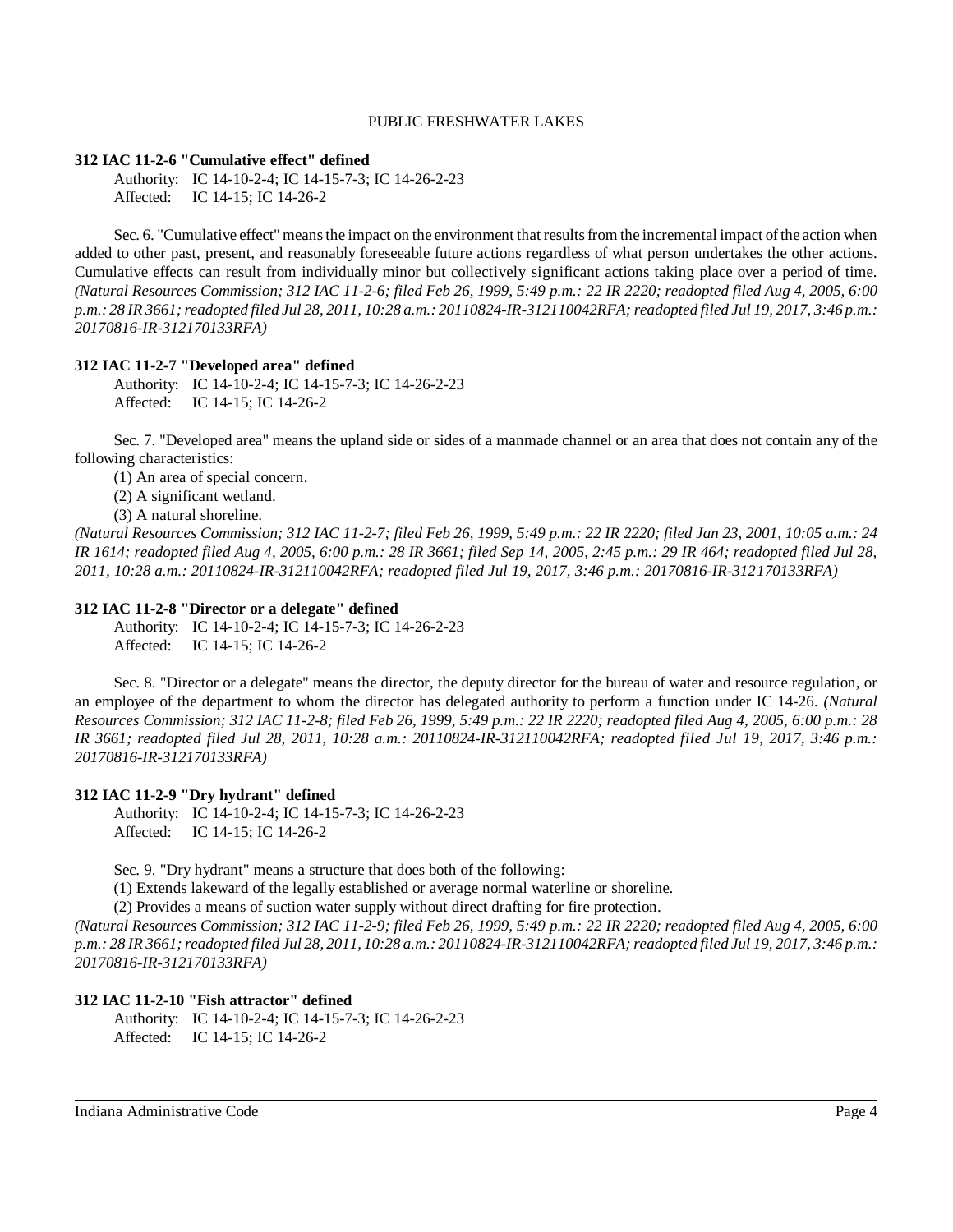Sec. 10. "Fish attractor" means a structure or structures placed within a public freshwater lake that establishes an artificial reef or similar habitat and which is beneficial to fish populations. *(Natural Resources Commission; 312 IAC 11-2-10; filed Feb 26, 1999, 5:49 p.m.: 22 IR 2220; readopted filed Aug 4, 2005, 6:00 p.m.: 28 IR 3661; readopted filed Jul 28, 2011, 10:28 a.m.: 20110824-IR-312110042RFA; readopted filed Jul 19, 2017, 3:46 p.m.: 20170816-IR-312170133RFA)*

### **312 IAC 11-2-11 "Glacial stone" defined**

Authority: IC 14-10-2-4; IC 14-15-7-3; IC 14-26-2-23 Affected: IC 14-26-2

Sec. 11. "Glacial stone" means a rounded stone that satisfies each of the following:

(1) Was produced by glacial activity.

(2) No individual stone weighs more than one hundred twenty (120) pounds.

(3) At least ninety percent (90%) of the material passes through a twelve (12) inch sieve.

(4) Not more than ten percent (10%) of the material passes through a six (6) inch sieve.

(Natural Resources Commission; 312 IAC 11-2-11; filed Feb 26, 1999, 5:49 p.m.: 22 IR 2221; readopted filed Aug 4, 2005, 6:00 p.m.: 28 IR 3661; filed Sep 14, 2005, 2:45 p.m.: 29 IR 464; filed Jul 11, 2006, 9:04 a.m.: 20060802-IR-312060009FRA; readopted *filed Jul 28, 2011, 10:28 a.m.: 20110824-IR-312110042RFA; readopted filed Jul 19, 2017, 3:46 p.m.: 20170816-IR-312170133RFA)*

### **312 IAC 11-2-11.5 "Group pier" defined**

Authority: IC 14-10-2-4; IC 14-15-7-3; IC 14-26-2-23 Affected: IC 14-15; IC 14-26-2

Sec. 11.5. "Group pier" means a pier that provides docking space for any of the following:

(1) At least five (5) separate property owners.

(2) At least five (5) rental units.

(3) An association.

(4) A condominium, cooperative, or other form of horizontal property.

- (5) A subdivision or an addition.
- (6) A conservancy district.
- (7) A campground.
- (8) A mobile home park.
- (9) A club that has, as a purpose, the use of public waters for:
	- (A) boating;
	- (B) fishing;
	- (C) hunting;
	- (D) trapping; or
	- (E) similar activities.

(Natural Resources Commission; 312 IAC 11-2-11.5; filed Jan 7, 2005, 2:10 p.m.: 28 IR 1681; readopted filed Aug 4, 2005, 6:00 p.m.: 28 IR 3661; filed Oct 1, 2010, 3:50 p.m.: 20101027-IR-312090856FRA, eff Jan 1, 2011; readopted filed Jul 28, 2011, 10:28 *a.m.: 20110824-IR-312110042RFA; readopted filed Jul 19, 2017, 3:46 p.m.: 20170816-IR-312170133RFA)*

### **312 IAC 11-2-11.8 "Manmade channel" defined**

Authority: IC 14-10-2-4; IC 14-15-7-3; IC 14-26-2-23 Affected: IC 14-15; IC 14-26-2

Sec. 11.8. "Manmade channel" means a watercourse created by mechanical means that connects to the lake at one (1) or more points and by its construction increases the total length of shoreline around the lake. The term does not include any areas within the lake cleared by either chemical or mechanical means that do not result in an increase in the total length of shoreline around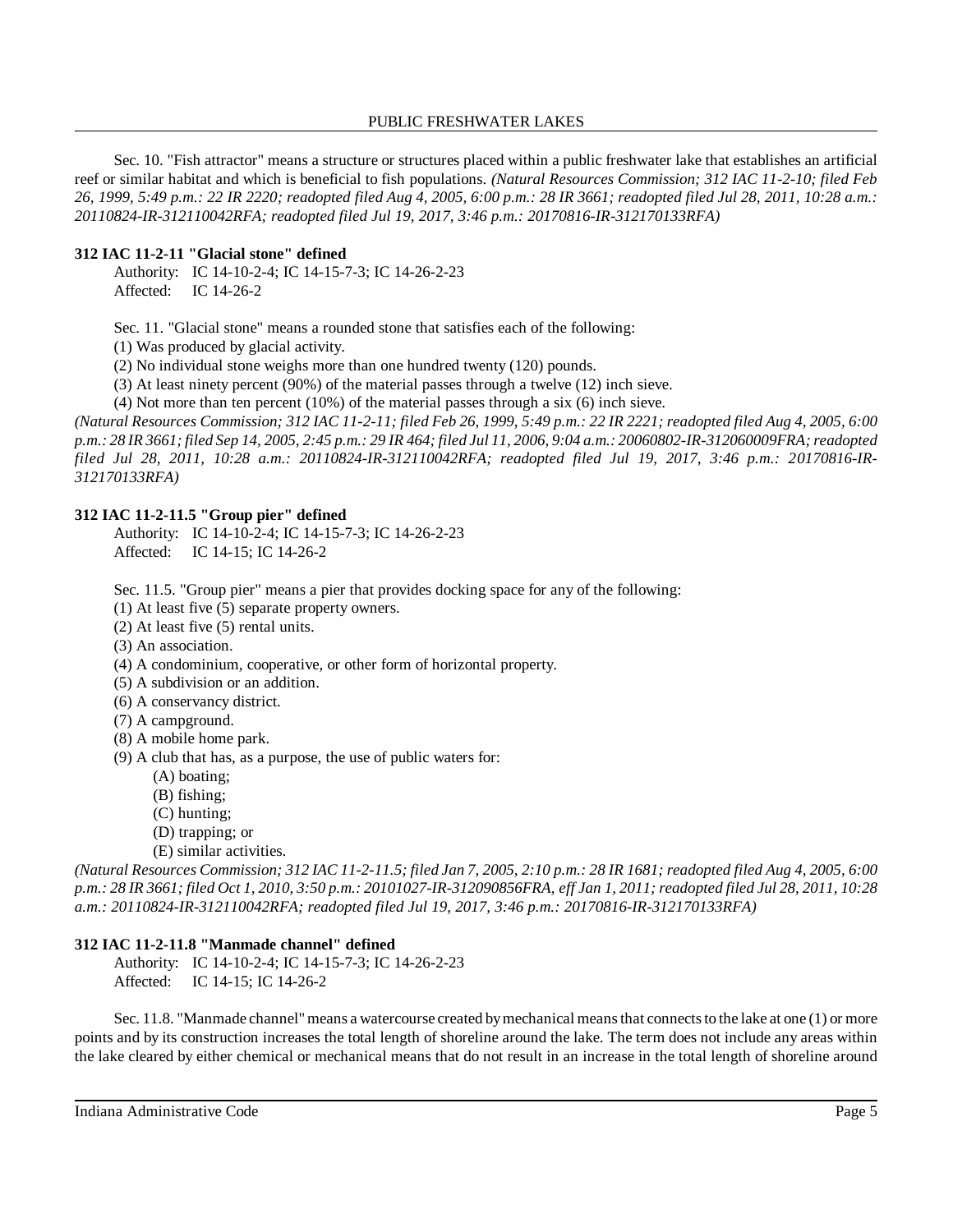the lake. *(Natural Resources Commission; 312 IAC 11-2-11.8; filed Sep 14, 2005, 2:45 p.m.: 29 IR 464; readopted filed Jul 28, 2011, 10:28 a.m.: 20110824-IR-312110042RFA; readopted filed Jul 19, 2017, 3:46 p.m.: 20170816-IR-312170133RFA)*

### **312 IAC 11-2-12 "Marina" defined**

Authority: IC 14-10-2-4; IC 14-15-7-3; IC 14-26-2-23 Affected: IC 14-15; IC 14-26-2

Sec. 12. "Marina" means a structure that:

(1) can service simultaneously at least five (5) boats; and

(2) provides, for a fee, one (1) or more of the following:

(A) Boat engine fuel.

(B) Boat repair.

(C) Boat sales or rental.

(Natural Resources Commission; 312 IAC 11-2-12; filed Feb 26, 1999, 5:49 p.m.: 22 IR 2221; readopted filed Aug 4, 2005, 6:00 p.m.: 28 IR 3661; filed Apr 24, 2008, 1:44 p.m.: 20080521-IR-312070646FRA; errata filed Jun 2, 2009, 10:29 a.m.: 20090624-IR-*312090386ACA;readopted filed Jul 28, 2011, 10:28 a.m.: 20110824-IR-312110042RFA;readopted filed Jul 19, 2017, 3:46 p.m.: 20170816-IR-312170133RFA)*

### **312 IAC 11-2-13 "Natural resources" defined**

Authority: IC 14-10-2-4; IC 14-15-7-3; IC 14-26-2-23 Affected: IC 14-15; IC 14-26-2

Sec. 13. "Natural resources" means the water, fish, plant life, and minerals in a public freshwater lake. *(Natural Resources Commission; 312 IAC 11-2-13; filed Feb 26, 1999, 5:49 p.m.: 22 IR 2221; readopted filed Aug 4, 2005, 6:00 p.m.: 28 IR 3661; readopted filed Jul 28, 2011, 10:28 a.m.: 20110824-IR-312110042RFA; readopted filed Jul 19, 2017, 3:46 p.m.: 20170816-IR-312170133RFA)*

# **312 IAC 11-2-14 "Natural scenic beauty" defined**

Authority: IC 14-10-2-4; IC 14-15-7-3; IC 14-26-2-23 Affected: IC 14-15; IC 14-26-2

Sec. 14. "Natural scenic beauty" means the natural condition as left by nature without manmade additions or alterations. (Natural Resources Commission; 312 IAC 11-2-14; filed Feb 26, 1999, 5:49 p.m.: 22 IR 2221; readopted filed Aug 4, 2005, 6:00 p.m.: 28 IR 3661; readopted filed Jul 28, 2011, 10:28 a.m.: 20110824-IR-312110042RFA; readopted filed Jul 19, 2017, 3:46 p.m.: *20170816-IR-312170133RFA)*

### **312 IAC 11-2-14.5 "Natural shoreline" defined**

Authority: IC 14-10-2-4; IC 14-15-7-3; IC 14-26-2-23 Affected: IC 14-26-2

Sec. 14.5. "Natural shoreline" means a continuous section of unaltered shoreline or water line where the distance between lawful permanent structuresis at least two hundred fifty (250) feet. *(Natural Resources Commission; 312 IAC 11-2-14.5; filed Sep* 14, 2005, 2:45 p.m.: 29 IR 464; filed Jul 11, 2006, 9:04 a.m.: 20060802-IR-312060009FRA; readopted filed Jul 28, 2011, 10:28 *a.m.: 20110824-IR-312110042RFA; readopted filed Jul 19, 2017, 3:46 p.m.: 20170816-IR-312170133RFA)*

### **312 IAC 11-2-15 "Pea gravel" defined**

Authority: IC 14-10-2-4; IC 14-15-7-3; IC 14-26-2-23 Affected: IC 14-15; IC 14-26-2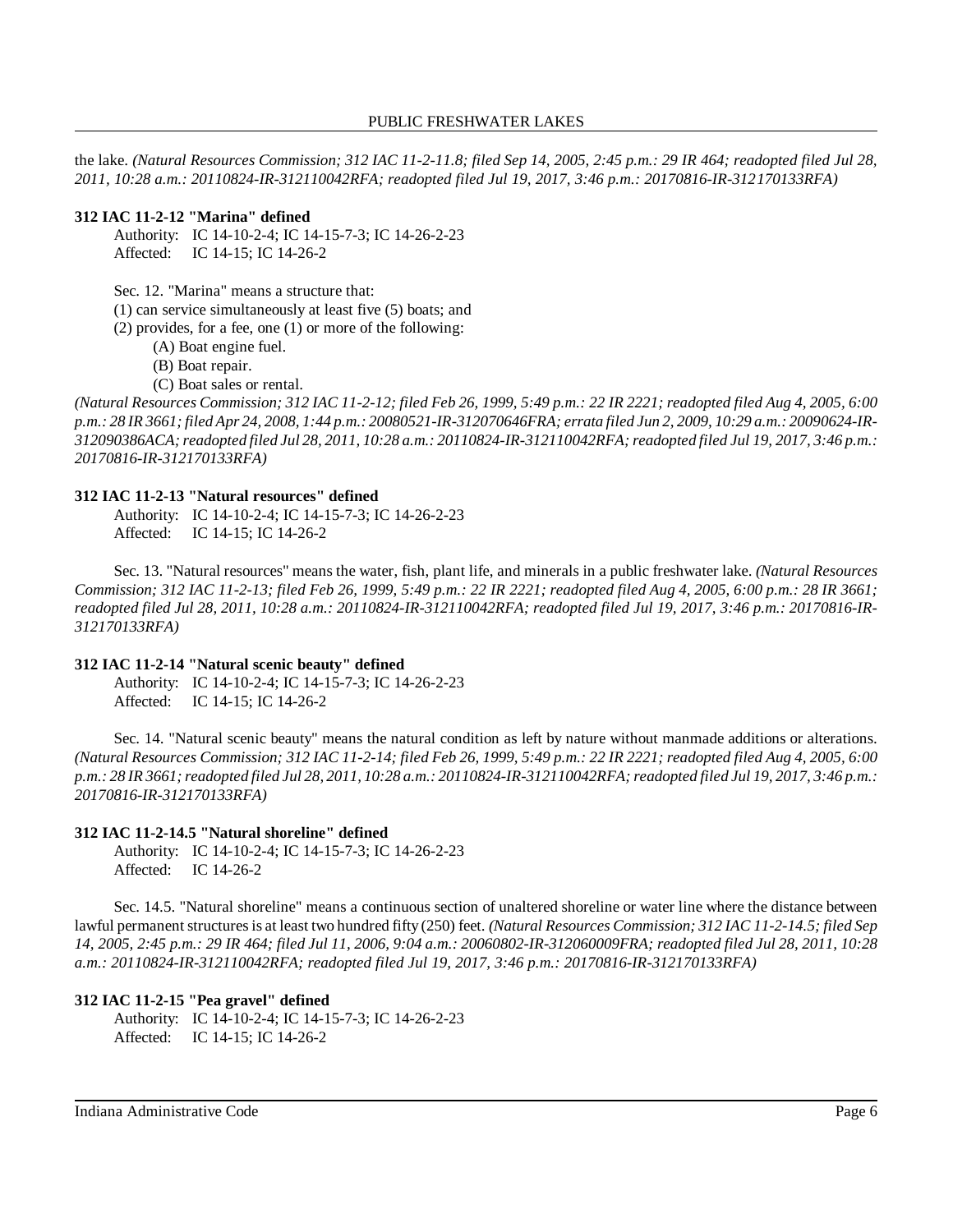Sec. 15. "Pea gravel" means rounded stone that satisfies each of the following conditions:

(1) Each stone passes through a one-half  $(\frac{1}{2})$  inch or a twelve and one-half  $(12\frac{1}{2})$  millimeter sieve.

(2) At least ninety-five percent (95%) of the stones pass through a three-eighths (d) inch sieve.

(3) Not more than eighty percent (80%) of the stones pass through a three-sixteenths  $\binom{3}{16}$  inch (or a four and seventy-five hundredths (4.75) millimeter) sieve.

(4) Not more than thirty-five percent (35%) of the stones pass through a three thirty-seconds  $(3/32)$  inch (or a two and thirtysix hundredths (2.36) millimeter) sieve.

(5) Not more than four percent (4%) of the stones pass through a one-fiftieth  $(^{1}/_{50})$  inch (or a six hundred (600) micrometer) sieve.

(Natural Resources Commission; 312 IAC 11-2-15; filed Feb 26, 1999, 5:49 p.m.: 22 IR 2221; readopted filed Aug 4, 2005, 6:00 p.m.: 28 IR 3661; readopted filed Jul 28, 2011, 10:28 a.m.: 20110824-IR-312110042RFA; readopted filed Jul 19, 2017, 3:46 p.m.: *20170816-IR-312170133RFA)*

### **312 IAC 11-2-16 "Permanent structure" defined**

Authority: IC 14-10-2-4; IC 14-15-7-3; IC 14-26-2-23 Affected: IC 14-15; IC 14-26-2

Sec. 16. "Permanent structure" means a structure that does not qualify as a temporary structure. *(Natural Resources Commission; 312 IAC 11-2-16; filed Feb 26, 1999, 5:49 p.m.: 22 IR 2221; readopted filed Aug 4, 2005, 6:00 p.m.: 28 IR 3661; readopted filed Jul 28, 2011, 10:28 a.m.: 20110824-IR-312110042RFA; readopted filed Jul 19, 2017, 3:46 p.m.: 20170816-IR-312170133RFA)*

### **312 IAC 11-2-17 "Public freshwater lake" defined**

Authority: IC 14-10-2-4; IC 14-15-7-3; IC 14-26-2-23 Affected: IC 14-15; IC 14-26-2

Sec. 17. "Public freshwater lake" means a lake that has been used by the public with the acquiescence of a riparian owner. The term does not include any of the following:

(1) Lake Michigan.

(2) A lake lying wholly or in part within the city of East Chicago, Gary, or Hammond.

(3) A privately owned body of water used for the purpose of, or created as a result of, surface coal mining.

(Natural Resources Commission; 312 IAC 11-2-17; filed Feb 26, 1999, 5:49 p.m.: 22 IR 2221; filed Dec 26, 2001, 2:42 p.m.: 25 *IR 1547; readopted filed Aug 4, 2005, 6:00 p.m.: 28 IR 3661; readopted filed Jul 28, 2011, 10:28 a.m.: 20110824-IR-312110042RFA; readopted filed Jul 19, 2017, 3:46 p.m.: 20170816-IR-312170133RFA)*

# **312 IAC 11-2-18 "Recreational purpose" defined**

Authority: IC 14-10-2-4; IC 14-15-7-3; IC 14-26-2-23 Affected: IC 14-15; IC 14-26-2

Sec. 18. "Recreational purpose" means fishing, boating, swimming, the storage of water to maintain water levels, and any other purpose for which lakes are ordinarily used and adapted. *(Natural Resources Commission; 312 IAC 11-2-18; filed Feb 26, 1999, 5:49 p.m.: 22 IR 2221; readopted filed Aug 4, 2005, 6:00 p.m.: 28 IR 3661; readopted filed Jul 28, 2011, 10:28 a.m.: 20110824-IR-312110042RFA; readopted filed Jul 19, 2017, 3:46 p.m.: 20170816-IR-312170133RFA)*

# **312 IAC 11-2-19 "Riparian owner" defined**

Authority: IC 14-10-2-4; IC 14-15-7-3; IC 14-26-2-23 Affected: IC 14-15; IC 14-26-2

Sec. 19. "Riparian owner" means the owner of land, or the owner of an interest in land sufficient to establish the same legal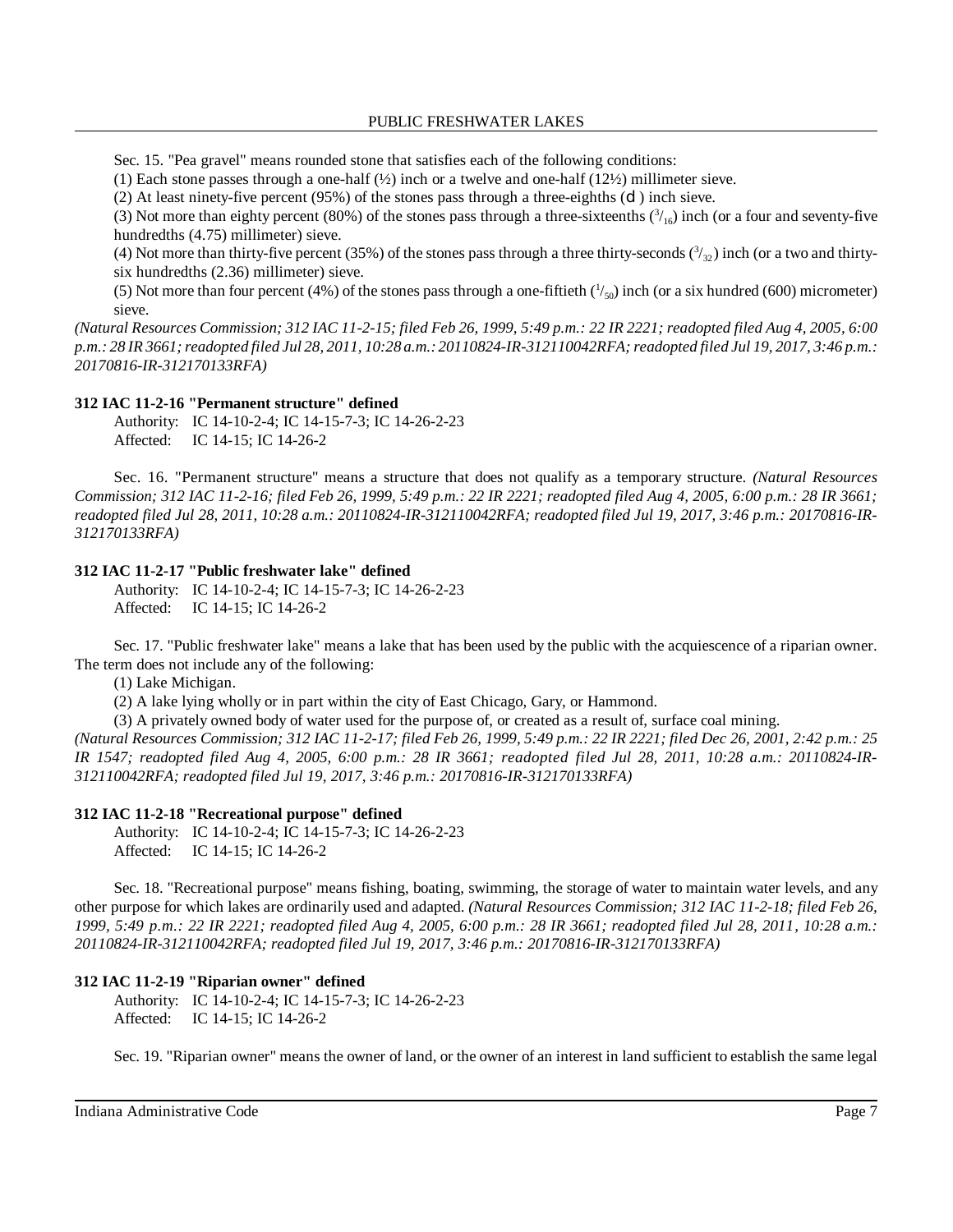standing asthe owner of land, bound by a lake. The term includes a littoral owner. *(Natural ResourcesCommission; 312 IAC 11-2-* 19; filed Feb 26, 1999, 5:49 p.m.: 22 IR 2221; readopted filed Aug 4, 2005, 6:00 p.m.: 28 IR 3661; readopted filed Jul 28, 2011, *10:28 a.m.: 20110824-IR-312110042RFA; readopted filed Jul 19, 2017, 3:46 p.m.: 20170816-IR-312170133RFA)*

### **312 IAC 11-2-20 "Riprap" defined**

Authority: IC 14-10-2-4; IC 14-15-7-3; IC 14-26-2-23 Affected: IC 14-15; IC 14-26-2

Sec. 20. "Riprap" means angular, limestone rock that satisfies each of the following conditions:

(1) No individual piece weighs more than one hundred twenty (120) pounds.

(2) At least ninety percent (90%) of the material passes through a twelve (12) inch sieve.

(3) Not more than ten percent (10%) of the material passes through a six (6) inch sieve.

(Natural Resources Commission; 312 IAC 11-2-20; filed Feb 26, 1999, 5:49 p.m.: 22 IR 2222; readopted filed Aug 4, 2005, 6:00 *p.m.: 28 IR 3661; filed Sep 14, 2005, 2:45 p.m.: 29 IR 465; readopted filed Jul 28, 2011, 10:28 a.m.: 20110824-IR-312110042RFA; readopted filed Jul 19, 2017, 3:46 p.m.: 20170816-IR-312170133RFA)*

#### **312 IAC 11-2-21 "Seawall" defined**

Authority: IC 14-10-2-4; IC 14-15-7-3; IC 14-26-2-23 Affected: IC 14-26-2

Sec. 21. "Seawall" means a manmade structure placed along the shoreline or water line of a public freshwater lake for the purpose of shoreline stabilization. (Natural Resources Commission; 312 IAC 11-2-21; filed Feb 26, 1999, 5:49 p.m.: 22 IR 2222; readopted filed Aug 4, 2005, 6:00 p.m.: 28 IR 3661; filed Jul 11, 2006, 9:04 a.m.: 20060802-IR-312060009FRA; readopted filed *Jul 28, 2011, 10:28 a.m.: 20110824-IR-312110042RFA; readopted filed Jul 19, 2017, 3:46 p.m.: 20170816-IR-312170133RFA)*

#### **312 IAC 11-2-22 "Seawall reface" defined**

Authority: IC 14-10-2-4; IC 14-15-7-3; IC 14-26-2-23 Affected: IC 14-15; IC 14-26-2

Sec. 22. "Seawall reface" means the reinforcing of an existing seawall along the lakeward face. *(Natural Resources Commission; 312 IAC 11-2-22; filed Feb 26, 1999, 5:49 p.m.: 22 IR 2222; readopted filed Aug 4, 2005, 6:00 p.m.: 28 IR 3661; readopted filed Jul 28, 2011, 10:28 a.m.: 20110824-IR-312110042RFA; readopted filed Jul 19, 2017, 3:46 p.m.: 20170816-IR-312170133RFA)*

#### **312 IAC 11-2-23 "Significant environmental harm" defined**

Authority: IC 14-10-2-4; IC 14-15-7-3; IC 14-26-2-23 Affected: IC 14-15; IC 14-26-2

Sec. 23. "Significant environmental harm" means damage to natural or cultural resources, the individual or cumulative effect of which is found by the director or a delegate to be obvious and measurable (based upon the opinion of a professional qualified to assess the damage) and that:

(1) creates a condition where recovery of affected resources is not likely to occur within an acceptable period; and

(2) cannot be adequately mitigated through the implementation of a mitigation plan approved by the director.

(Natural Resources Commission; 312 IAC 11-2-23; filed Feb 26, 1999, 5:49 p.m.: 22 IR 2222; readopted filed Aug 4, 2005, 6:00 p.m.: 28 IR 3661; readopted filed Jul 28, 2011, 10:28 a.m.: 20110824-IR-312110042RFA; readopted filed Jul 19, 2017, 3:46 p.m.: *20170816-IR-312170133RFA)*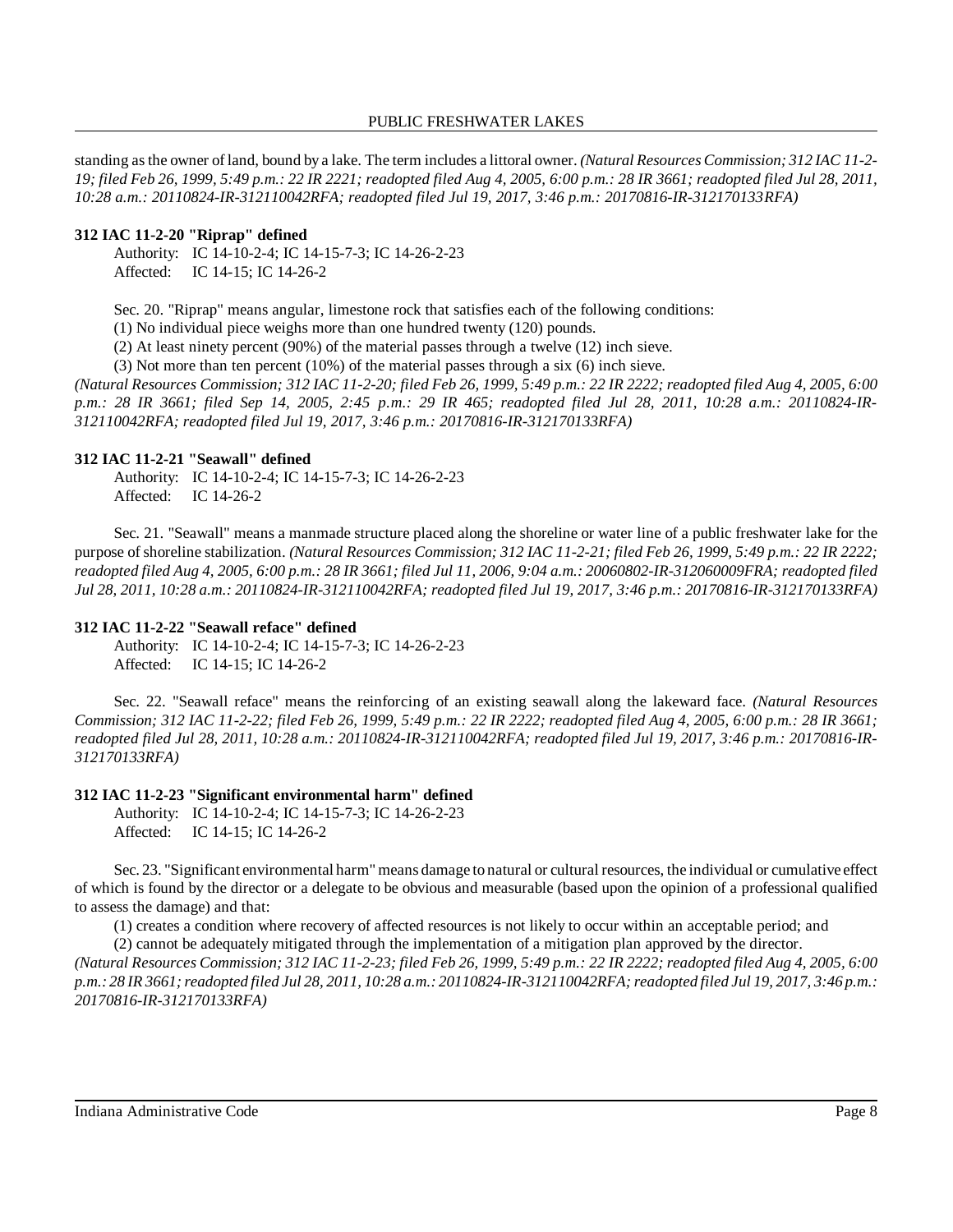### **312 IAC 11-2-24 "Significant wetland" defined**

Authority: IC 14-10-2-4; IC 14-15-7-3; IC 14-26-2-23 Affected: IC 14-26-2

Sec. 24. "Significant wetland" means a transitional area between terrestrial and deep-water habitats containing at least one (1) of the following:

(1) At least two thousand five hundred (2,500) square feet of contiguous, emergent vegetation or rooted vegetation with floating leaves landward or lakeward of the shoreline or water line. The areal extent of the vegetation is independent of ownership.

(2) Adjacent wetland areas designated by a federal or state agency under one (1) of the following:

(A) National Wetlands Inventory.

- (B) U.S. Army Corps of Engineers Wetlands Delineation Manual (1987).
- (C) National Food Security Act Manual (1994).

(3) The existence of a species listed at 15 IR 1312 in the Roster of Indiana Animals and Plants that are Extirpated, Endangered, Threatened, or Rare.

(Natural Resources Commission; 312 IAC 11-2-24; filed Feb 26, 1999, 5:49 p.m.: 22 IR 2222; readopted filed Aug 4, 2005, 6:00 *p.m.: 28 IR 3661; filed Sep 14, 2005, 2:45 p.m.: 29 IR 465; filed Jul 11, 2006, 9:04 a.m.: 20060802-IR-312060009FRA; errata filed Aug 9, 2006, 12:00 p.m.: 20060906-IR-312060009ACA; readopted filed Jul 28, 2011, 10:28 a.m.: 20110824-IR-312110042RFA; readopted filed Jul 19, 2017, 3:46 p.m.: 20170816-IR-312170133RFA)*

### **312 IAC 11-2-25 "Temporary structure" defined**

Authority: IC 14-10-2-4; IC 14-15-7-3; IC 14-26-2-23 Affected: IC 14-15; IC 14-26-2

Sec. 25. (a) "Temporarystructure" means a structure that can be installed and removed from the waters of a public freshwater lake without using a crane, bulldozer, backhoe, or similar heavy or large machinery.

(b) Examples of a temporary structure include the following:

(1) A pier that:

(A) is supported by auger poles or other poles that do not exceed three and one-half (3½) inches in diameter and rest on the lake bed; and

(B) is not mounted in or comprised of concrete or cement.

(2) A boat shelter, boat lift, or boat hoist that:

(A) has a canvas top and sides;

(B) is supported by auger poles or other poles that do not exceed three and one-half (3½) inches in diameter;

(C) is not mounted in or comprised of concrete or cement;

(D) is designed to float or to rest upon the bed of the lake under its own weight if any structure to which it is attached complies with this section; and

(E) is not wider than ten (10) feet nor longer than twenty (20) feet.

(Natural Resources Commission; 312 IAC 11-2-25; filed Feb 26, 1999, 5:49 p.m.: 22 IR 2222; readopted filed Aug 4, 2005, 6:00 p.m.: 28 IR 3661; readopted filed Jul 28, 2011, 10:28 a.m.: 20110824-IR-312110042RFA; readopted filed Jul 19, 2017, 3:46 p.m.: *20170816-IR-312170133RFA)*

### **312 IAC 11-2-25.2 "Toe protection" defined**

Authority: IC 14-10-2-4; IC 14-15-7-3; IC 14-26-2-23 Affected: IC 14-15; IC 14-26-2

Sec. 25.2. "Toe protection" means the glacial stone or angular, limestone rock that is placed along the lakeward face of a bulkhead seawall to minimize lake bed erosion and undercutting at the base of the seawall and satisfies each of the following:

(1) No individual piece weighs more than one hundred twenty (120) pounds.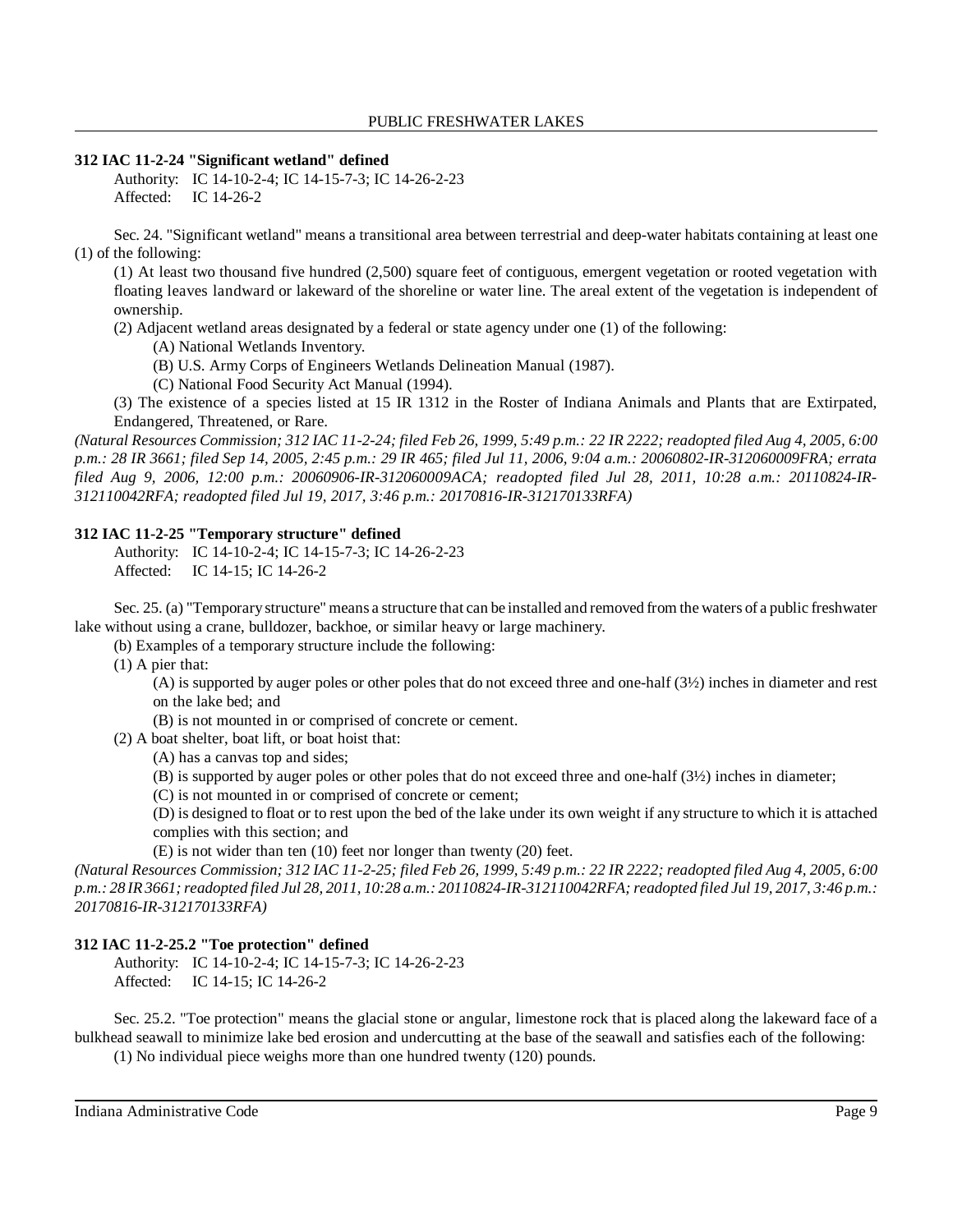(2) At least ninety percent (90%) of the material passes through a twelve (12) inch sieve.

(3) Not more than ten percent (10%) of the material passes through a six (6) inch sieve.

(4) No individual piece is placed more than one (1) foot lakeward of the lakeward face of a bulkhead seawall.

(Natural Resources Commission; 312 IAC 11-2-25.2; filed Sep 14, 2005, 2:45 p.m.: 29 IR 465; readopted filed Jul 28, 2011, 10:28 *a.m.: 20110824-IR-312110042RFA; readopted filed Jul 19, 2017, 3:46 p.m.: 20170816-IR-312170133RFA)*

### **312 IAC 11-2-26 "Unaltered shoreline" defined**

Authority: IC 14-10-2-4; IC 14-15-7-3; IC 14-26-2-23 Affected: IC 14-15; IC 14-26-2

Sec. 26. "Unaltered shoreline" means a shoreline that does not include lawful permanent structures. *(Natural Resources Commission; 312 IAC 11-2-26; filed Feb 26, 1999, 5:49 p.m.: 22 IR 2222; readopted filed Aug 4, 2005, 6:00 p.m.: 28 IR 3661; readopted filed Jul 28, 2011, 10:28 a.m.: 20110824-IR-312110042RFA; readopted filed Jul 19, 2017, 3:46 p.m.: 20170816-IR-312170133RFA)*

### **312 IAC 11-2-27 "Underwater beach" defined**

Authority: IC 14-10-2-4; IC 14-15-7-3; IC 14-26-2-23 Affected: IC 14-26-2

Sec. 27. "Underwater beach" means an area of a lakebed that is both of the following:

(1) Lakeward of the shoreline or water line of a public freshwater lake.

(2) Used for a recreational purpose, such as wading or swimming.

(Natural Resources Commission; 312 IAC 11-2-27; filed Feb 26, 1999, 5:49 p.m.: 22 IR 2223; readopted filed Aug 4, 2005, 6:00 *p.m.: 28 IR 3661; filed Jul 11, 2006, 9:04 a.m.: 20060802-IR-312060009FRA; readopted filed Jul 28, 2011, 10:28 a.m.: 20110824-IR-312110042RFA; readopted filed Jul 19, 2017, 3:46 p.m.: 20170816-IR-312170133RFA)*

### **312 IAC 11-2-27.5 "Upland side of a manmade channel" defined**

Authority: IC 14-10-2-4; IC 14-15-7-3; IC 14-26-2-23 Affected: IC 14-15; IC 14-26-2

Sec. 27.5. "Upland side of a manmade channel" means those sections of the shoreline along a manmade channel where less than six hundred twenty-five (625) square feet of contiguous emergent vegetation or rooted vegetation with floating leaves are present. *(Natural Resources Commission; 312 IAC 11-2-27.5; filed Sep 14, 2005, 2:45 p.m.: 29 IR 465; readopted filed Jul 28, 2011, 10:28 a.m.: 20110824-IR-312110042RFA; readopted filed Jul 19, 2017, 3:46 p.m.: 20170816-IR-312170133RFA)*

### **312 IAC 11-2-28 "Waterline or shoreline" defined (Repealed)**

Sec. 28. *(Repealed by Natural Resources Commission; filed Jul 11, 2006, 9:04 a.m.: 20060802-IR-312060009FRA)*

# **Rule 3. Temporary Structures and Permanent Structures**

### 312 IAC 11-3-1 General licenses for qualified temporary piers and similar temporary structures; dry hydrants; and glacial **stone refaces**

Authority: IC 14-10-2-4; IC 14-15-7-3; IC 14-26-2-23 Affected: IC 14-15; IC 14-26-2

Sec. 1. (a) The placement and maintenance of a: (1) temporary structure; (2) dry hydrant; or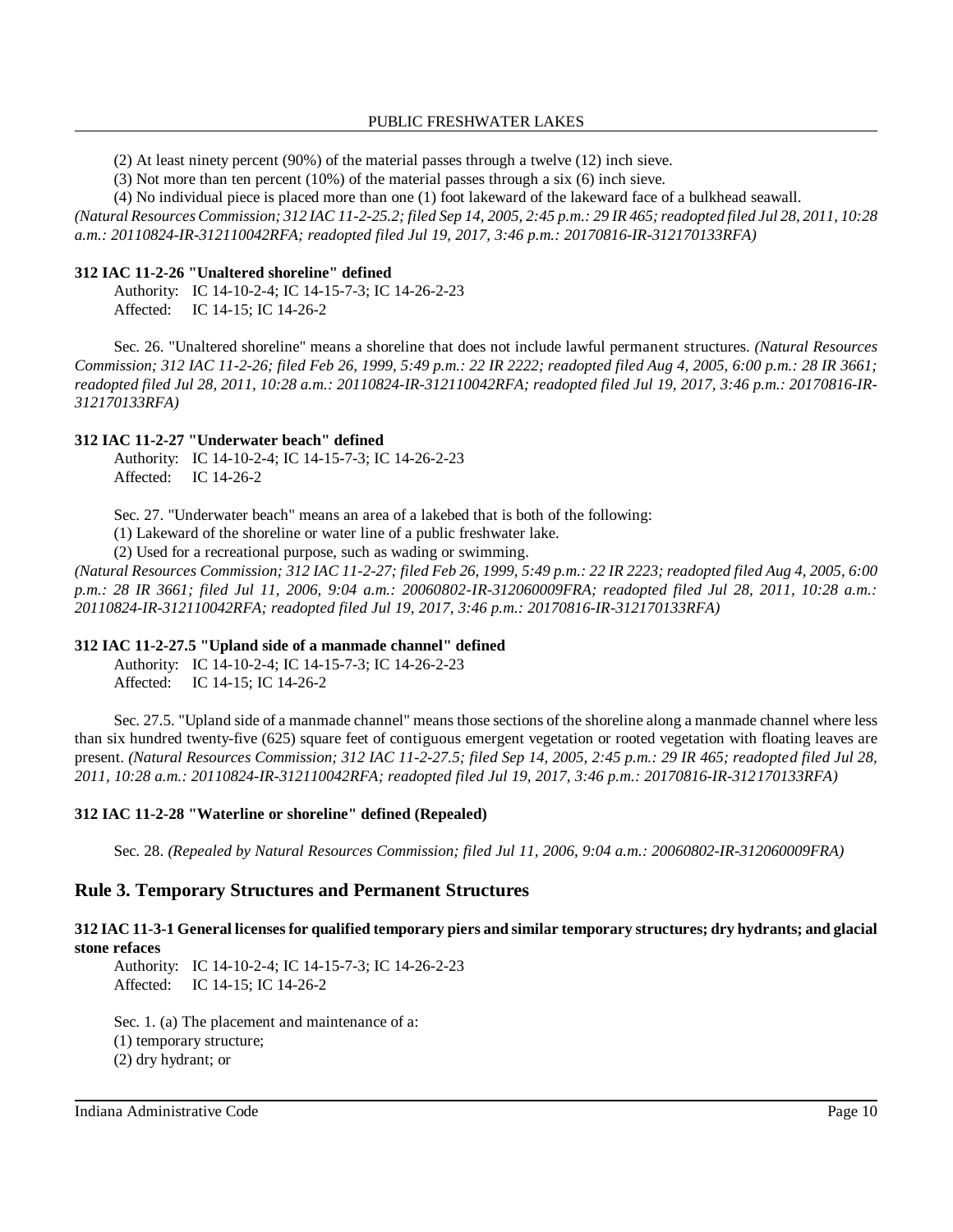(3) glacial stone reface;

is authorized without a written license issued by the department under IC 14-26-2 and this rule if the temporary structure, dry hydrant, or glacial stone reface qualifies under this section.

(b) In order for a temporary structure to qualify, the structure must satisfy each of the following:

(1) Be easily removable.

(2) Not infringe on the access of an adjacent landowner to the public freshwater lake.

(3) Not unduly restrict navigation.

(4) Not be unusually wide or long relative to similar structures within the vicinity on the same public freshwater lake.

(5) Not extend more than one hundred fifty (150) feet from the shoreline or water line.

(6) If a pier, not extend over water that is continuously more than six (6) feet deep to a distance of one hundred fifty (150) feet from the shoreline or water line.

(7) Not be a marina.

(8) Not be a group pier.

(9) Be placed by a riparian owner or with the written approval of a riparian owner.

(c) Illustrations of maximum lengths for a pier or similar structure that may qualify under subsection (b) are as follows:



MAXIMUM PIER LENGTH = 150 FEET

Where the water depth is six (6) feet or less from the shoreline to one hundred fifty (150) feet from the shoreline, the maximum pier length is one hundred fifty (150) feet.



Where the maximum water depth is continuously more than six (6) feet beyond seventy-five (75) feet from the shoreline, the maximum pier length is seventy-five (75) feet.

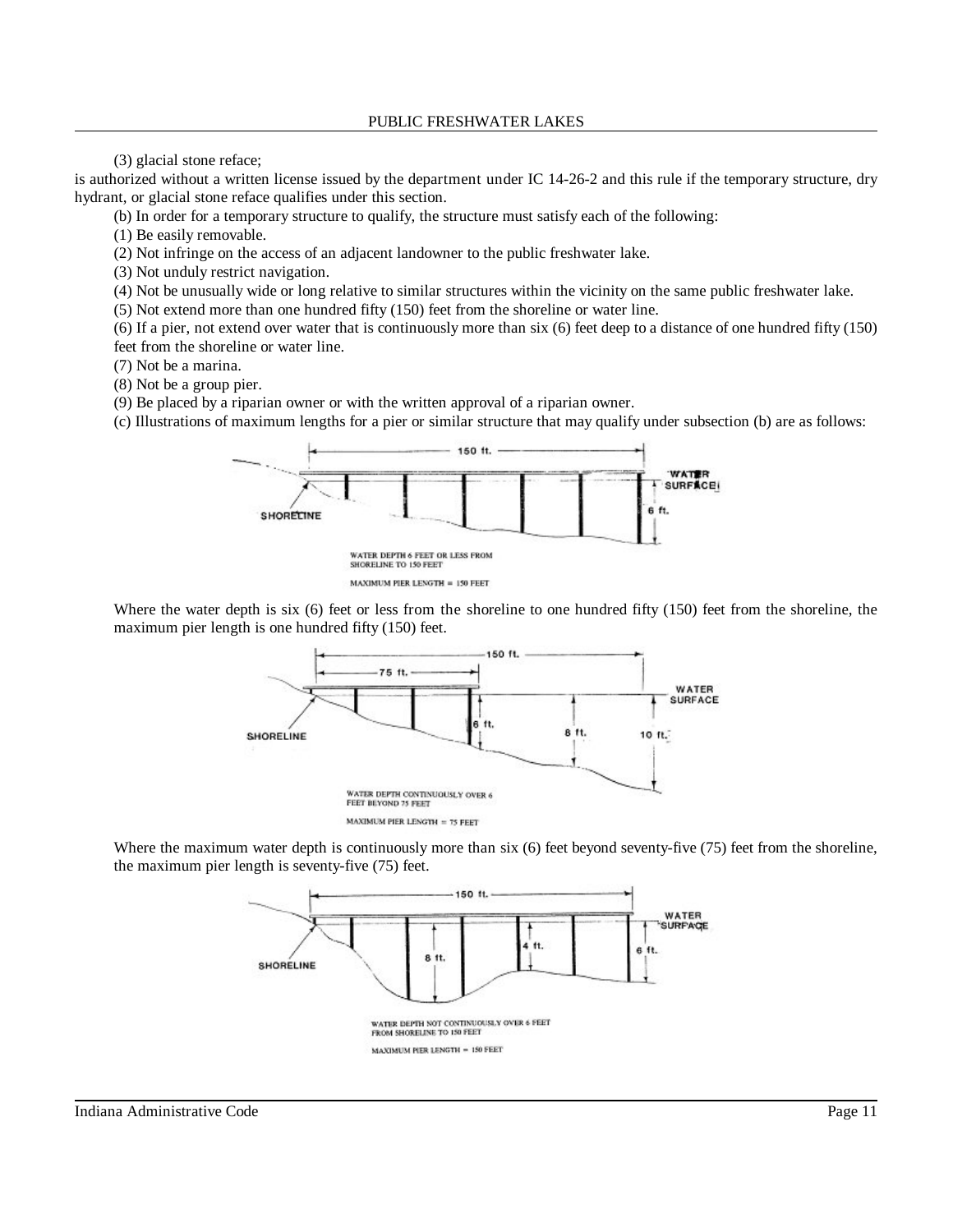Where the maximum water depth is not continuously over six (6) feet from the shoreline, the maximum pier length is one hundred fifty (150) feet.

(d) In order for the placement, maintenance, and operation of a dry hydrant to qualify, the hydrant must satisfy each of the following:

(1) Be sponsored or owned by a volunteer or full-time fire department recognized by the public safety training institute.

(2) Be readily accessible from an all-weather road, public access site, or similar area.

(3) Have a diameter of at least six (6) inches.

(4) Be constructed of PVC pipe or a similar nontoxic material.

(5) Extend no more than one hundred fifty (150) feet from the waterline or shoreline.

(6) Have all portions of the hydrant and itsin-lake accessories be at least five (5) feet below the legally established or average normal water level.

(7) Be marked with a danger buoy, which conforms to 312 IAC 5-4-6(a)(1), at the lakeward end of the hydrant.

(8) Be equipped with a screen or straining device on the lakeward end.

(9) Glacial stone or riprap only may be placed in or on the lakebed for either of the following:

(A) Bedding the intake pipe.

(B) Straining the intake water.

(10) Be approved by the riparian landowner.

(e) In order for the placement of glacialstone on the lakeward side of a seawall to qualify, the glacial stone refacemustsatisfy each of the following:

(1) The seawall reface must be comprised exclusively of glacial stone.

(2) The reface must not extend more than four (4) feet lakeward of the shoreline or water line at the base of a lawful seawall.

(3) A walk or structural tie must not be constructed on the existing seawall in combination with the glacial stone reface.

(4) An impermeable material must not be placed behind or beneath the glacial stone reface.

(5) Filter cloth placed behind or beneath the glacial stone reface must be properly anchored to prevent displacement or flotation.

(6) Erosion from disturbed areas landward of the shoreline or water line must be controlled to prevent its transport into the lake.

(Natural Resources Commission; 312 IAC 11-3-1; filed Feb 26, 1999, 5:49 p.m.: 22 IR 2223; filed Jan 23, 2001, 10:05 a.m.: 24 IR 1614; filed May 25, 2004, 8:45 a.m.: 27 IR 3062; filed Jan 7, 2005, 2:10 p.m.: 28 IR 1681; readopted filed Aug 4, 2005, 6:00 p.m.: 28 IR 3661; filed Oct 1, 2010, 3:50 p.m.: 20101027-IR-312090856FRA, eff Jan 1, 2011; readopted filed Jul 28, 2011, 10:28 *a.m.: 20110824-IR-312110042RFA; readopted filed Jul 19, 2017, 3:46 p.m.: 20170816-IR-312170133RFA)*

### **312 IAC 11-3-1.2 General licenses for aerators**

Authority: IC 14-10-2-4; IC 14-15-7-3; IC 14-26-2-23 Affected: IC 14-15; IC 14-26-2

Sec. 1.2. (a) This section establishes terms for a general license to place and maintain an aerator.

(b) A person who acts under this section is not required to complete an application or to obtain a written license from the department under IC 14-26-2 and this rule. A person who wishes to place or maintain an aerator, which does not qualify under this section, must obtain a written license in advance of placement.

(c) To qualify for the general license, a person must satisfy each of the following requirements:

(1) Limit operation of the aerator to March through October.

(2) For March, post and maintain a sign at the site of the aerator that does each of the following:

(A) States "beware thin ice" in black lettering clearly visible to an approaching person.

- (B) Includes a standard illustration in black for thin ice, upon a reflective yellow background, within a black triangle.
- (C) Substantially conforms to the following illustration: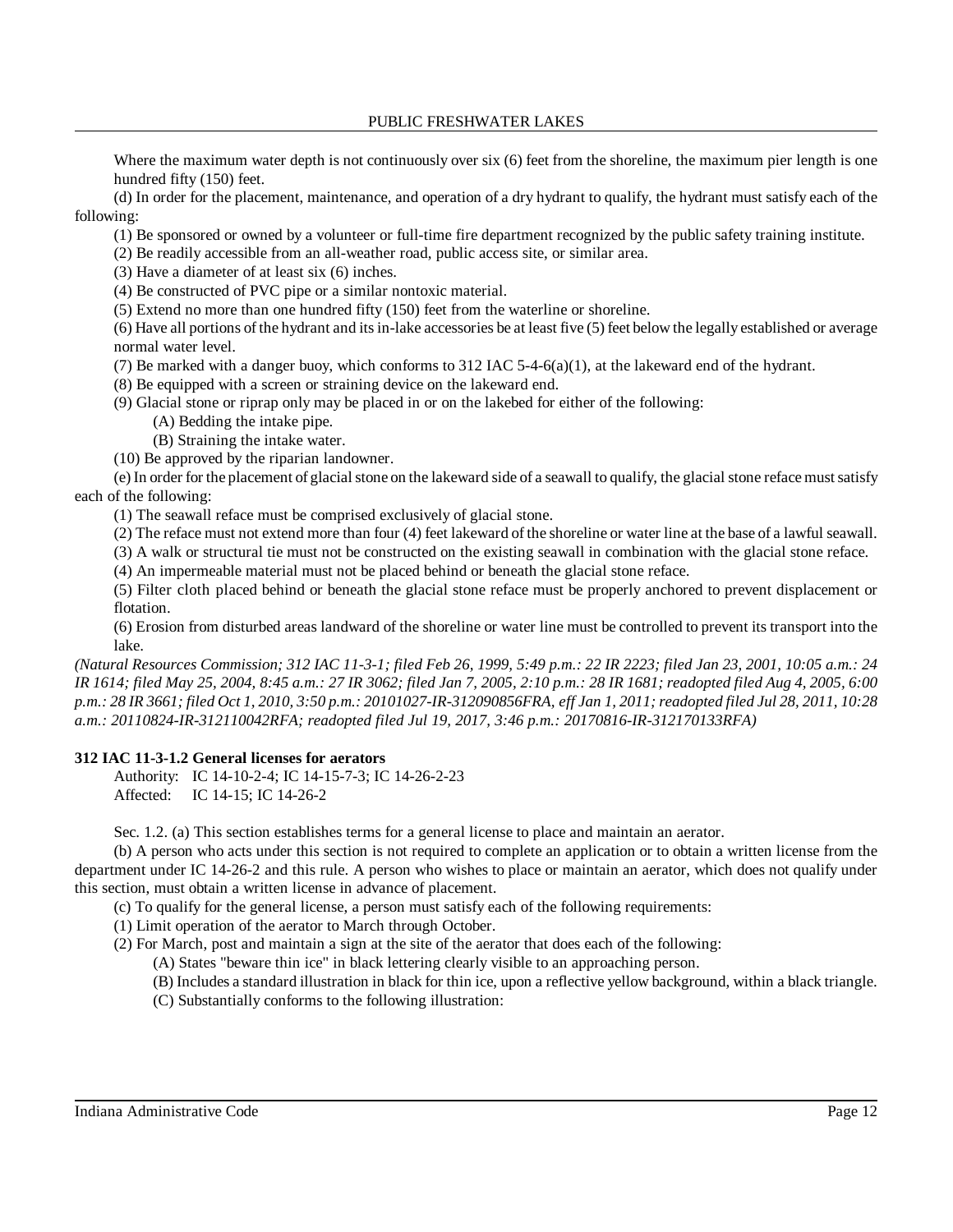

(3) Limit the effects of the aerator to a distance that does not:

(A) exceed one hundred fifty (150) feet from the shoreline or water line of the public freshwater lake; or

(B) extend beyond the boundaries of the person's riparian zone.

(4) Operate the aerator to accomplish both of the following:

(A) Minimize the disturbance of bottom sediments.

(B) Not diminish water clarity.

(5) Operate the aerator so it does not unduly infringe on the recreational usage of the lake by adjacent landowners or the public.

(6) Operate the aerator so that it does not remove more than six hundred twenty-five (625) square feet of aquatic vegetation. (7) Cause the aerator to be the following:

(A) Readily inoperable or removable.

(B) Secure from movement caused by water currents, wind, or similar factors.

(Natural Resources Commission; 312 IAC 11-3-1.2; filed Aug 27, 2010, 11:11 a.m.: 20100922-IR-312090806FRA, eff Jan 1, 2011; *readopted filed Jul 28, 2011, 10:28 a.m.: 20110824-IR-312110042RFA; readopted filed Jul 19, 2017, 3:46 p.m.: 20170816-IR-312170133RFA)*

# **312 IAC 11-3-2 Disputes regarding a structure placed under authority of a general license**

Authority: IC 14-10-2-4; IC 14-15-7-3; IC 14-26-2-23

Affected: IC 4-21.5; IC 14-15; IC 14-26-2

Sec. 2. (a) A person may seek administrative review of the placement or maintenance of a structure under section 1 or 1.2 of this rule.

(b) Administrative review under this section is subject to IC 4-21.5 and 312 IAC 3-1. If a dispute involves the placement of a pier, another temporary structure, or a glacial stone reface, where the review of another structure authorized by a general license appears appropriate to a full and fair determination ofthe dispute, the administrative law judge may order additional partiesjoined.

(c) The administrative law judge shall commit the matter to mediation under 312 IAC 11-1-3 assoon as practicable. Except as otherwise provided in this subsection, no administrative review brought under this section shall proceed to formal discovery or to a hearing without the completion of at least two (2) mediation sessions. A mediation session is not required to be scheduled where either:

(1) all parties agree during a prehearing conference, during a status conference, or in writing not to participate in mediation; or

(2) a party is dismissed or defaulted under 312 IAC 3-1-9(a), 312 IAC 3-1-9(b)(1), or 312 IAC 3-1-9(b)(2).

(d) Unless otherwise ordered by the administrative law judge or agreed in writing by all the parties, any structure placed by a party under section 1 of this rule must be removed from along or lakeward of the shoreline or water line upon the later of the following:

(1) Ninety (90) days after filing of the request for administrative review.

(2) January 1 of the year following the filing of the request for administrative review.

(e) In exercising discretion under subsection (d), an administrative law judge shall consider whether the structure poses a substantial intrusion or merelya deminimisintrusion to the interests protected by IC 14-26-2, IC 14-15-7-3, and thisrule. *(Natural* Resources Commission; 312 IAC 11-3-2; filed Feb 26, 1999, 5:49 p.m.: 22 IR 2224; filed Jan 23, 2001, 10:05 a.m.: 24 IR 1615;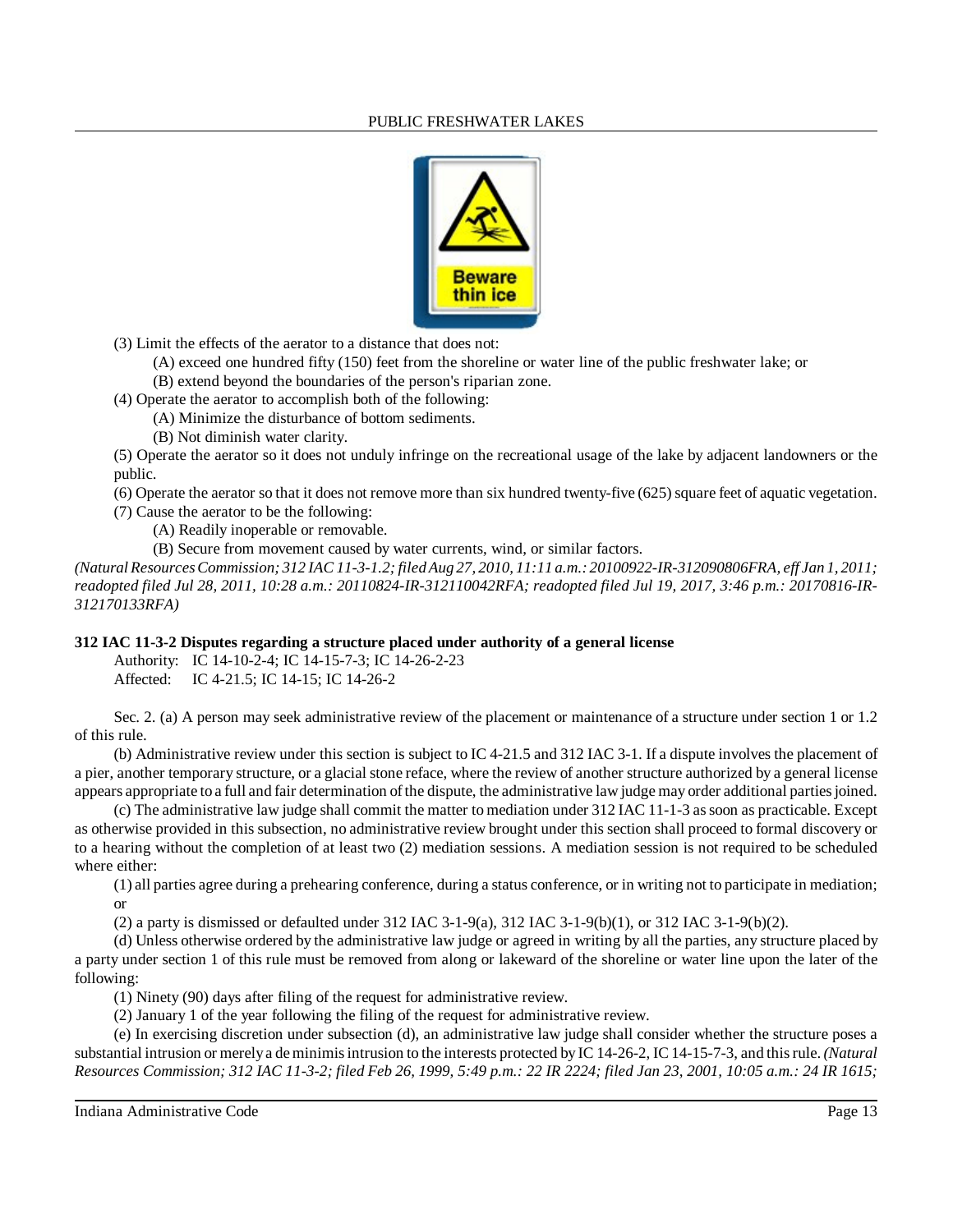*filed Jun 21, 2001, 3:03 p.m.: 24 IR 3374; readopted filed Aug 4, 2005, 6:00 p.m.: 28 IR 3661; filed Aug 27, 2010, 11:11 a.m.: 20100922-IR-312090806FRA, eff Jan 1, 2011;readopted filed Jul 28, 2011, 10:28 a.m.: 20110824-IR-312110042RFA;readopted filed Jul 19, 2017, 3:46 p.m.: 20170816-IR-312170133RFA)*

### **312 IAC 11-3-3 Individual licenses for structures that do not qualify for a general license**

Authority: IC 14-10-2-4; IC 14-15-7-3; IC 14-26-2-23

Affected: IC 14-11-4; IC 14-15; IC 14-26-2

Sec. 3. (a) Except as provided in section 1 of this rule and in subsection (c), a structure placed within the shoreline or water line of a public freshwater lake requires a written license issued by the department under IC 14-26-2 and this rule.

(b) Except as provided in 312 IAC 11-4-7, a structure that is located on a public freshwater lake:

(1) more than one hundred fifty (150) feet; and

(2) less than two hundred (200) feet;

from the shoreline or water line requires a written license under IC 14-26-2, this rule, IC 14-15-7-3, and 312 IAC 5-4. The department may provide that the multiple licensing requirements of this subsection be satisfied with a single written license.

(c) Except as provided in 312 IAC 11-4-7, a structure that is located:

(1) on a public freshwater lake; and

(2) not less than two hundred (200) feet from the shoreline or water line;

does not require a license under IC 14-26-2 and this rule, but the structure does require a license under IC 14-15-7-3 and 312 IAC 5-4. Only a navigation aid or water recreation structure can be licensed under 312 IAC 5-4.

(d) The director or a delegate shall not issue a license under this rule except upon a written determination that shows the following:

(1) The license, including conditions attached to the license, conforms to IC 14-26-2 and this rule. In making the determination, there shall be a determination that issuance of the permit would not result in significant environmental harm to the public freshwater lake.

(2) The applicant has demonstrated that an owner of each parcel of real estate, reasonably known to be adjacent to the real estate described in subsection (e)(2), has been notified under IC 14-11-4 and 312 IAC 2-3.

(e) An application for a license under this section must include a description of the following:

(1) The permanent structure, including plans and specifications ofsufficient detail for the department to evaluate the project under IC 14-26-2 and this rule.

(2) The real estate:

(A) on which the structure would be located; or

(B) that the structure would benefit.

(f) Examples of a structure that requires a written license under this section include the following:

- (1) A marina.
- (2) A group pier.
- (3) A new seawall or a seawall refacing.
- (4) An underwater beach.
- (5) A boat well excavation, construction, or fill.

(6) A fish attractor.

(7) A pier that is supported by a structure permanently mounted in, or affixed to, the bed of the lake.

(8) A boathouse that is totally or partially enclosed on the sides. This structure ordinarily should be:

(A) placed over a boat well constructed landward of the shoreline or water line; and

(B) constructed only after a permit is obtained to alter the shoreline or water line.

(Natural Resources Commission; 312 IAC 11-3-3; filed Feb 26, 1999, 5:49 p.m.: 22 IR 2224; readopted filed Aug 4, 2005, 6:00 *p.m.: 28 IR 3661; filed Sep 14, 2005, 2:45 p.m.: 29 IR 465; filed Oct 1, 2010, 3:50 p.m.: 20101027-IR-312090856FRA, eff Jan 1, 2011; readopted filed Jul 28, 2011, 10:28 a.m.: 20110824-IR-312110042RFA; readopted filed Jul 19, 2017, 3:46 p.m.: 20170816-IR-312170133RFA)*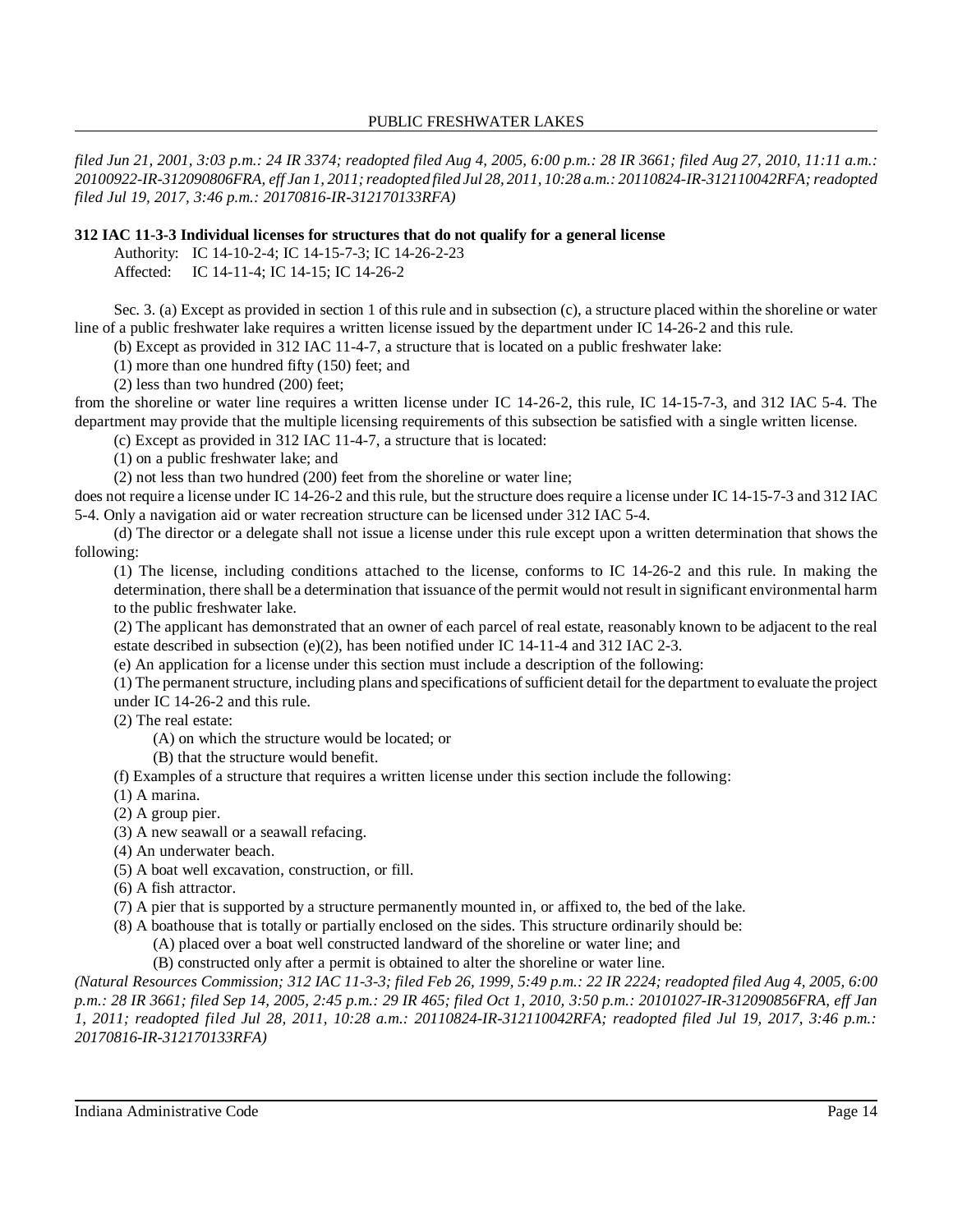## **312 IAC 11-3-4 Common usage where needed to accommodate landowner property rights**

Authority: IC 14-10-2-4; IC 14-15-7-3; IC 14-26-2-23 Affected: IC 14-11-4; IC 14-15; IC 14-26-2

Sec. 4. (a) This section applies where common usage is needed to accommodate the interests of landowners that have either:

(1) property rights abutting a lake; or

(2) rights to access the lake.

(b) If the placement of multiple structures is found to result in interference to the property rights of a landowner, the department (or, on administrative review, the commission) may require licensure to be conditioned upon common use and maintenance of a structure.

(c) Common use and maintenance may be implemented through any of the following persons:

(1) A corporation.

(2) A limited liability company.

(3) A partnership.

(4) An association.

(5) A county, city, town, or township.

(6) Another person providing for common ownership and determined by the department (or, on administrative review, by the commission) to be capable of serving the purposes of this section.

(d) A person who refuses to participate in a process for common usage, established under this section, may be denied:

(1) a license by the department; and

(2) access to the common structure by the person identified under subsection (c).

*(Natural Resources Commission; 312 IAC 11-3-4; filed Mar 4, 2008, 12:22 p.m.: 20080402-IR-312070467FRA; readopted filed Jul 28, 2011, 10:28 a.m.: 20110824-IR-312110042RFA; readopted filed Jul 19, 2017, 3:46 p.m.: 20170816-IR-312170133RFA)*

# **Rule 3.5. Extended Duration for Qualified Licenses**

### **312 IAC 11-3.5-1 General principle for expiration of licenses issued under IC 14-26-2 and 312 IAC 11 with exceptions to extend duration**

Authority: IC 14-10-2-4; IC 14-26-2-17; IC 14-26-2-23 Affected: IC 14-26-2

Sec. 1. A license under IC 14-26-2 and 312 IAC 11 expires two (2) years after issuance unless:

(1) otherwise provided in this rule; or

(2) issued under:

(A) LSA Document #11-376(E), posted at 20110629-IR-312110376ERA, before its expiration on July 1, 2012; or

(B) LSA Document #12-395(E), posted at 20120711-IR-312120395ERA, before its expiration on July 1, 2013. (Natural Resources Commission; 312 IAC 11-3.5-1; filed Nov 5, 2012, 2:43 p.m.: 20121205-IR-312120270FRA, eff Jul 1, 2013; *readopted filed Jul 19, 2017, 3:46 p.m.: 20170816-IR-312170133RFA)*

# **312 IAC 11-3.5-2 Effectiveness of individual licenses for temporary structures; seasonal removal and replacement**

Authority: IC 14-10-2-4; IC 14-26-2-17; IC 14-26-2-23 Affected: IC 14-26-2

Sec. 2. (a) Except as provided in section 5 of thisrule, an individual license to construct a temporary structure expires unless the license holder completes the structure within two (2) years of the effective date of the license.

(b) Subsequent seasonal removal of a temporary structure completed timely under subsection (a) or section 5 ofthisrule does not terminate a license, if the temporary structure conforms to the terms of the license when the structure is replaced.

(c) Subsection (b) appliesto any temporary structure for which the department issues an individual license under this article after December 31, 2005.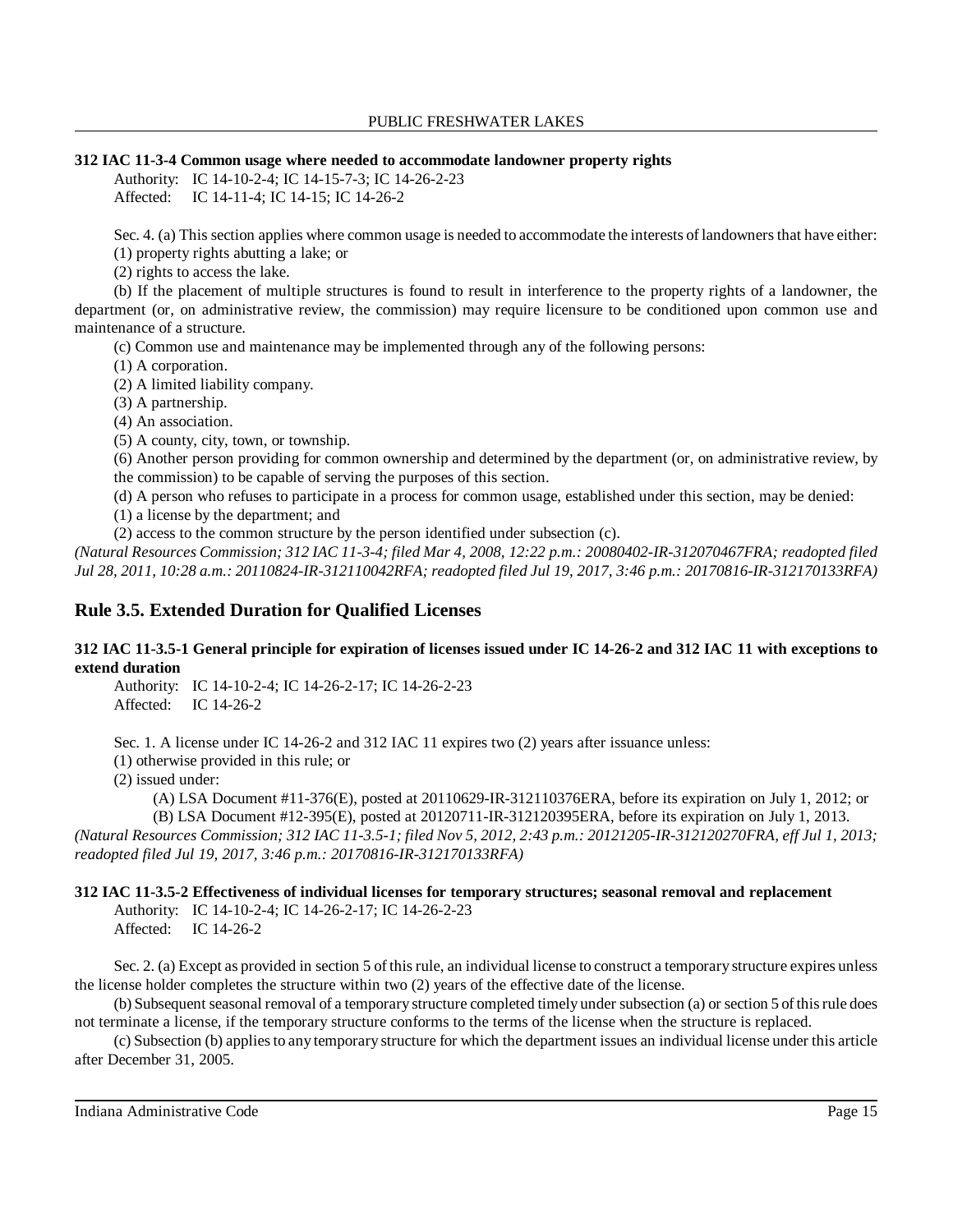(d) A person who wishesto modify a condition of an individual license to place a temporary structure must complete another licensure process before the structure is placed. *(Natural Resources Commission; 312 IAC 11-3.5-2; filed Nov 5, 2012, 2:43 p.m.: 20121205-IR-312120270FRA, eff Jul 1, 2013; readopted filed Jul 19, 2017, 3:46 p.m.: 20170816-IR-312170133RFA)*

### **312 IAC 11-3.5-3 Effectiveness of license to conduct dredging**

Authority: IC 14-10-2-4; IC 14-26-2-17; IC 14-26-2-23 Affected: IC 14-26-2

Sec. 3. (a) Except as provided in subsection (b) and section 5 of thisrule, a license to perform dredging expires two (2) years after issuance by the department.

(b) The deputy director for the bureau of water and resource regulation may extend the duration of a license for one (1) additional period, not to exceed two (2) years, upon receipt of a written request from the license holder that demonstrates one (1) or more of the following:

(1) Extraordinary climatic conditions have prevented completion of the anticipated project.

(2) An unreasonable hazard to navigation or otherwise to public safety is likely to result if an extension is not granted.

(3) Unreasonable detrimental effects upon fish, wildlife, or botanical resources are likely to result if an extension is not granted.

(4) The project cannot be completed within the original period of two (2) years as a result of causes that:

(A) were outside the control of the license holder; and

(B) could not have been avoided by the license holder's exercise of due care.

(Natural Resources Commission; 312 IAC 11-3.5-3; filed Nov 5, 2012, 2:43 p.m.: 20121205-IR-312120270FRA, eff Jul 1, 2013; *readopted filed Jul 19, 2017, 3:46 p.m.: 20170816-IR-312170133RFA)*

### **312 IAC 11-3.5-4 Effectiveness of license contingent upon funding from the federal government or the Lake and River Enhancement Fund**

Authority: IC 14-10-2-4; IC 14-26-2-17; IC 14-26-2-23 Affected: IC 6-6-11; IC 14-26-2

Sec. 4. Except as provided in section 5 of this rule, a license expires five (5) years from the date of issuance if the application was made expressly contingent upon the receipt of funding from either the:

(1) federal government; or

(2) Lake and River Enhancement Fund established by IC 6-6-11.

(Natural Resources Commission; 312 IAC 11-3.5-4; filed Nov 5, 2012, 2:43 p.m.: 20121205-IR-312120270FRA, eff Jul 1, 2013; *readopted filed Jul 19, 2017, 3:46 p.m.: 20170816-IR-312170133RFA)*

### **312 IAC 11-3.5-5 Effectiveness of license extended by review**

Authority: IC 14-10-2-4; IC 14-15-7-3; IC 14-26-2-23 Affected: IC 4-21.5; IC 14-26-2

Sec. 5. If a person seeks review under IC 4-21.5 and 312 IAC 3-1 of a license issued by the department under IC 14-26-2 and this article, the term of the license is calculated from the date of final disposition of the review. *(Natural Resources* Commission; 312 IAC 11-3.5-5; filed Nov 5, 2012, 2:43 p.m.: 20121205-IR-312120270FRA, eff Jul 1, 2013; readopted filed Jul *19, 2017, 3:46 p.m.: 20170816-IR-312170133RFA)*

# **Rule 4. Licensing of Particular Types of Structures**

### **312 IAC 11-4-1 Marinas**

Authority: IC 14-10-2-4; IC 14-15-7-3; IC 14-26-2-23 Affected: IC 14-15; IC 14-26-2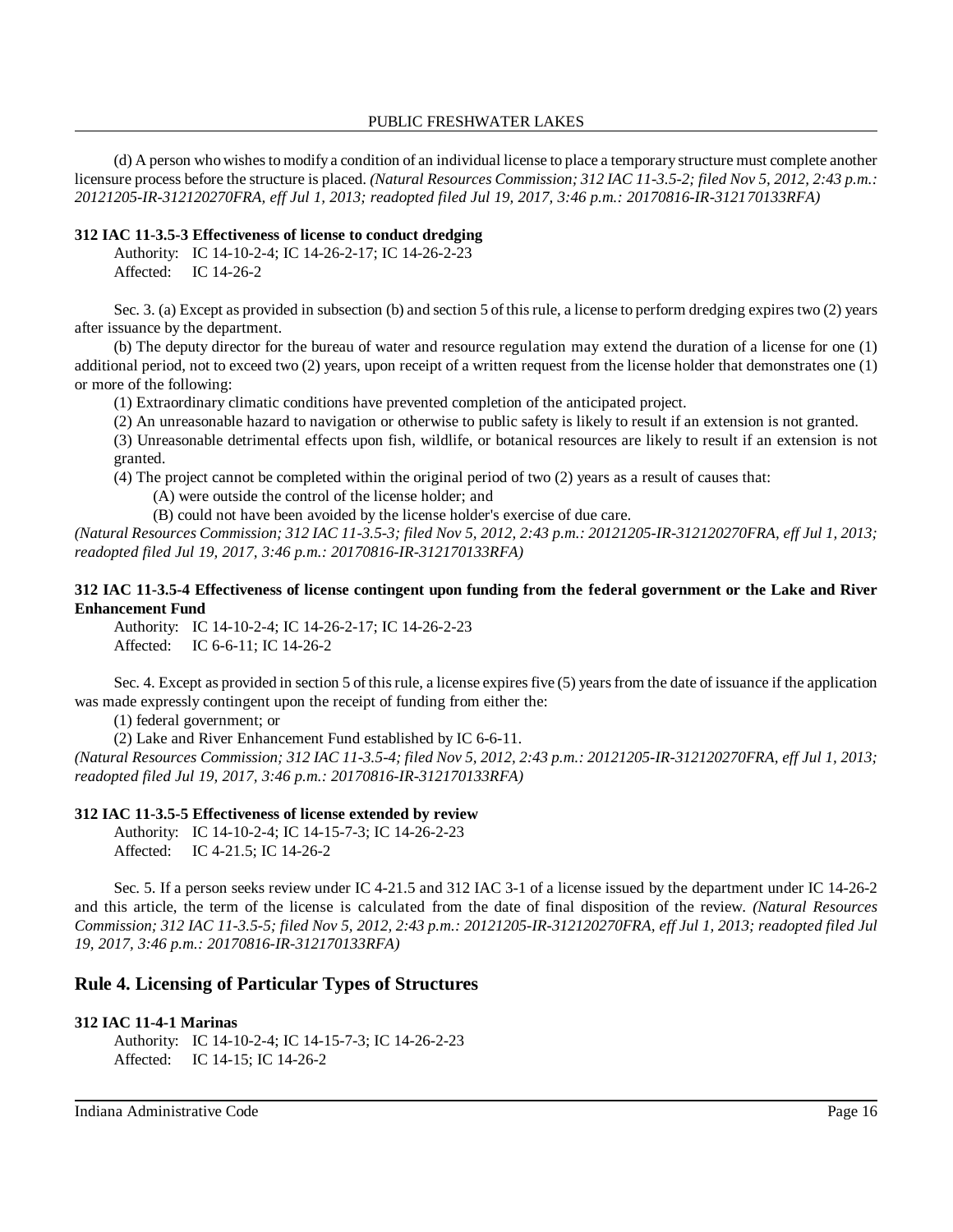Sec. 1. (a) A written license under IC 14-26-2 and this rule is required to place a marina within a public freshwater lake. (b) Except as provided in subsection (d), a person must not operate a marina unless the person provides a pumpout that is in good working order and readily accessible to patrons of the marina and secures and maintains one (1) of the following:

(1) A license under 327 IAC 3-2 for the construction and operation of a wastewater treatment facility or a sanitary sewer.

(2) A license under 410 IAC 6-10 for the construction of a commercial on-site wastewater disposal facility.

(3) An alternative written approval for wastewater disposal from an authorized governmental agency.

(c) The requirements of subsection (b) shall be made a condition for a license issued by the department to construct a new marina or to modify an existing marina.

(d) A person may apply to the division of law enforcement for an exemption from subsection (b). The exemption shall be granted, for a period not to exceed five (5) years, where the person demonstrates either of the following:

(1) The marina is designed to serve exclusively boats that are neither required nor likely to be equipped with a marine sanitation device.

(2) The operator of the marina has entered a binding agreement with another marina or similar facility along the lake to provide pumpout services where the other marina or similar facility:

(A) maintains a lawful pumpout as described in subsection (b);

(B) is in proximity to the marina seeking the exemption so patrons to be served at a pumpout, which would otherwise be required at the exempted marina, would not be significantly inconvenienced; and

(C) has sufficient pumpout capacity and accessibility to effectively serve the patrons of both parties to the agreement. *(Natural Resources Commission; 312 IAC 11-4-1; filed Feb 26, 1999, 5:49 p.m.: 22 IR 2225; filed Jul 22, 2004, 10:05 a.m.: 27* IR 3886; readopted filed Aug 4, 2005, 6:00 p.m.: 28 IR 3661; errata filed Jun 2, 2009, 10:29 a.m.: 20090624-IR-312090386ACA; *readopted filed Jul 28, 2011, 10:28 a.m.: 20110824-IR-312110042RFA; readopted filed Jul 19, 2017, 3:46 p.m.: 20170816-IR-312170133RFA)*

#### **312 IAC 11-4-2 New seawalls**

Authority: IC 14-10-2-4; IC 14-15-7-3; IC 14-26-2-23 Affected: IC 14-26-2

Sec. 2. (a) A written license under IC 14-26-2 and this rule is required for the construction or placement of a seawall within or along the shoreline or water line of a public freshwater lake.

(b) If a new seawall is to be placed:

(1) in a significant wetland; or

(2) along a natural shoreline;

the seawall must be comprised of bioengineered materials.

(c) If a new seawall is to be placed in an area of special concern, the seawall must be comprised of either or both of the following:

(1) Bioengineered materials.

(2) Glacial stone.

(d) If a new seawall is to be placed in a developed area, the seawall must be comprised of one (1) or any combination of the following:

(1) Bioengineered material.

(2) Glacial stone.

(3) Riprap.

(4) Concrete.

(5) Steel sheet piling.

(e) For a new seawall comprised of glacial stone or riprap, the base of the wall must not extend more than four (4) feet lakeward of the shoreline or water line.

(f) The lakeward face of the new seawall must be located along the public freshwater lake's shoreline or water line as determined by the department.

(g) The lakeward extent of bioengineered material must be coordinated with the department before filing the license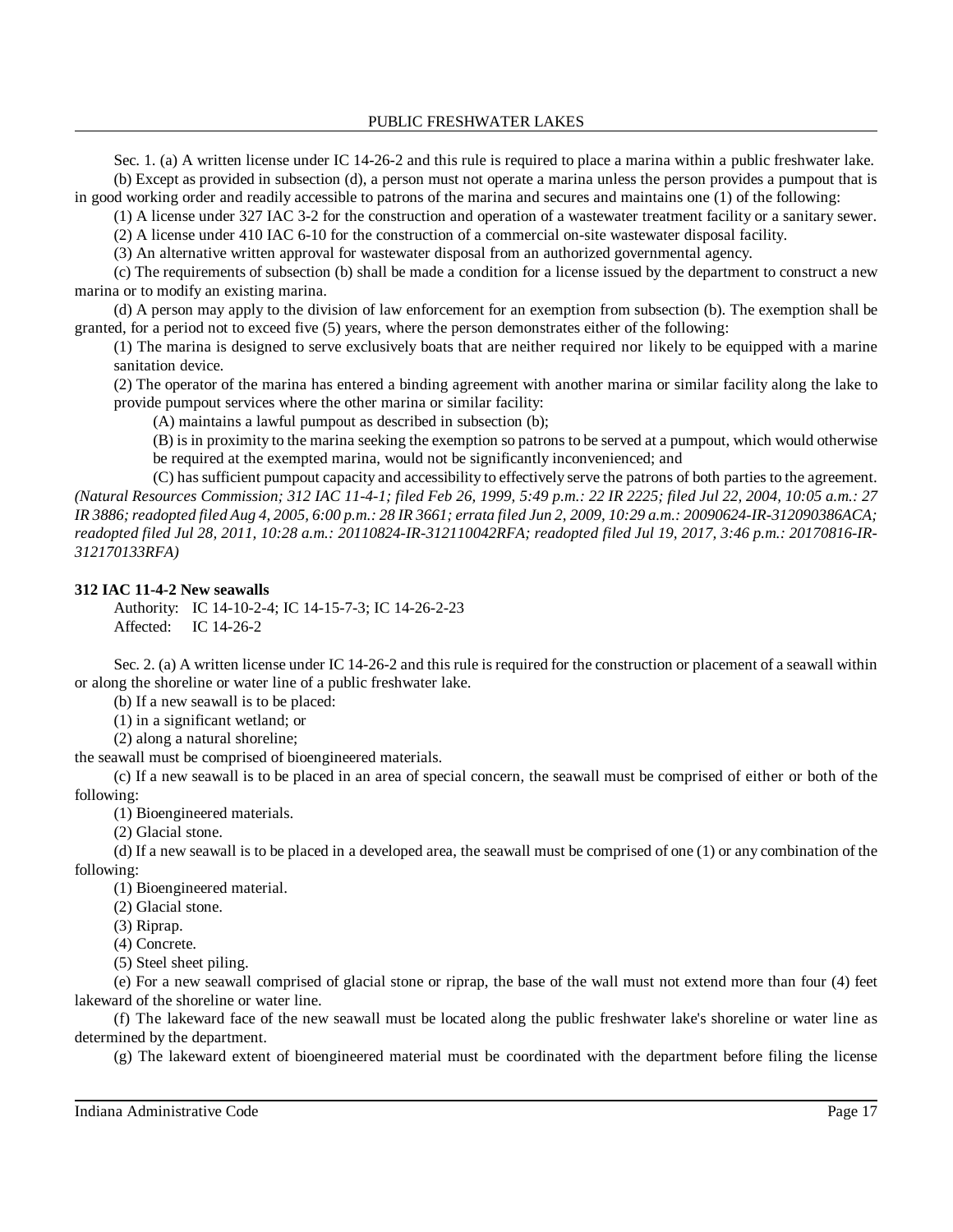application.

(h) The director or a delegate may not issue a license for the placement of an impermeable material behind or beneath a new seawall.

(i) Filter cloth placed behind or beneath a new seawall must be properly anchored to prevent displacement or flotation.

(j) Erosion from disturbed areas landward of the shoreline or water line must be controlled to prevent its transport into the lake.

(k) Toe protection placed along the lakeward face of a newbulkhead seawall must not extend more than one (1) foot lakeward of the new seawall. (Natural Resources Commission; 312 IAC 11-4-2; filed Feb 26, 1999, 5:49 p.m.: 22 IR 2225; readopted filed Aug 4, 2005, 6:00 p.m.: 28 IR 3661; filed Sep 14, 2005, 2:45 p.m.: 29 IR 466; filed Jul 11, 2006, 9:04 a.m.: 20060802-IR-*312060009FRA; errata filed Aug 9, 2006, 12:00 p.m.: 20060906-IR-312060009ACA; readopted filed Jul 28, 2011, 10:28 a.m.: 20110824-IR-312110042RFA; readopted filed Jul 19, 2017, 3:46 p.m.: 20170816-IR-312170133RFA)*

#### **312 IAC 11-4-3 Seawall refacing**

Authority: IC 14-10-2-4; IC 14-15-7-3; IC 14-26-2-23 Affected: IC 14-26-2

Sec. 3. (a) A written license under IC 14-26-2 and this rule is required to reface on the lakeward side of a seawall that is located within or along the shoreline or water line of a public freshwater lake.

(b) Except as provided in 312 IAC 11-3-1(e), the director or a delegate shall not issue a license to reface a seawall if the wall has been previously refaced.

(c) To qualify for a license if a seawall is to be refaced in a significant wetland or an area of special concern, the seawall reface must be comprised of like materials in accordance with the following seawall types:

(1) For an existing concrete seawall, the seawall reface may be comprised of one (1) or any combination of the following:

- (A) Concrete.
- (B) Glacial stone.
- (C) Bioengineered materials.

(2) For an existing steel sheet piling seawall, the seawall reface may be comprised of one (1) or any combination of the following:

(A) Steel sheet piling.

(B) Glacial stone.

(C) Bioengineered materials.

(3) For an existing riprap seawall, the seawall reface may be comprised of one (1) or any combination of the following:

- (A) Riprap.
- (B) Glacial stone.

(C) Bioengineered materials.

 $(4)$  For an existing glacial stone seawall, the seawall reface may be comprised of one  $(1)$  or any combination of the following: (A) Glacial stone.

(B) Bioengineered materials.

(5) For an existing bioengineered seawall, the seawall reface may be comprised of bioengineered materials only.

(6) For all other seawall types, the seawall reface may be comprised of one (1) or any combination of the following:

(A) Glacial stone.

(B) Bioengineered materials.

(d) To qualify for a license if a seawall is to be refaced in a developed area, the seawall reface must be comprised of one (1) or any combination of the following:

(1) Bioengineered material.

- (2) Glacial stone.
- (3) Riprap.
- (4) Concrete.

(5) Steel sheet piling.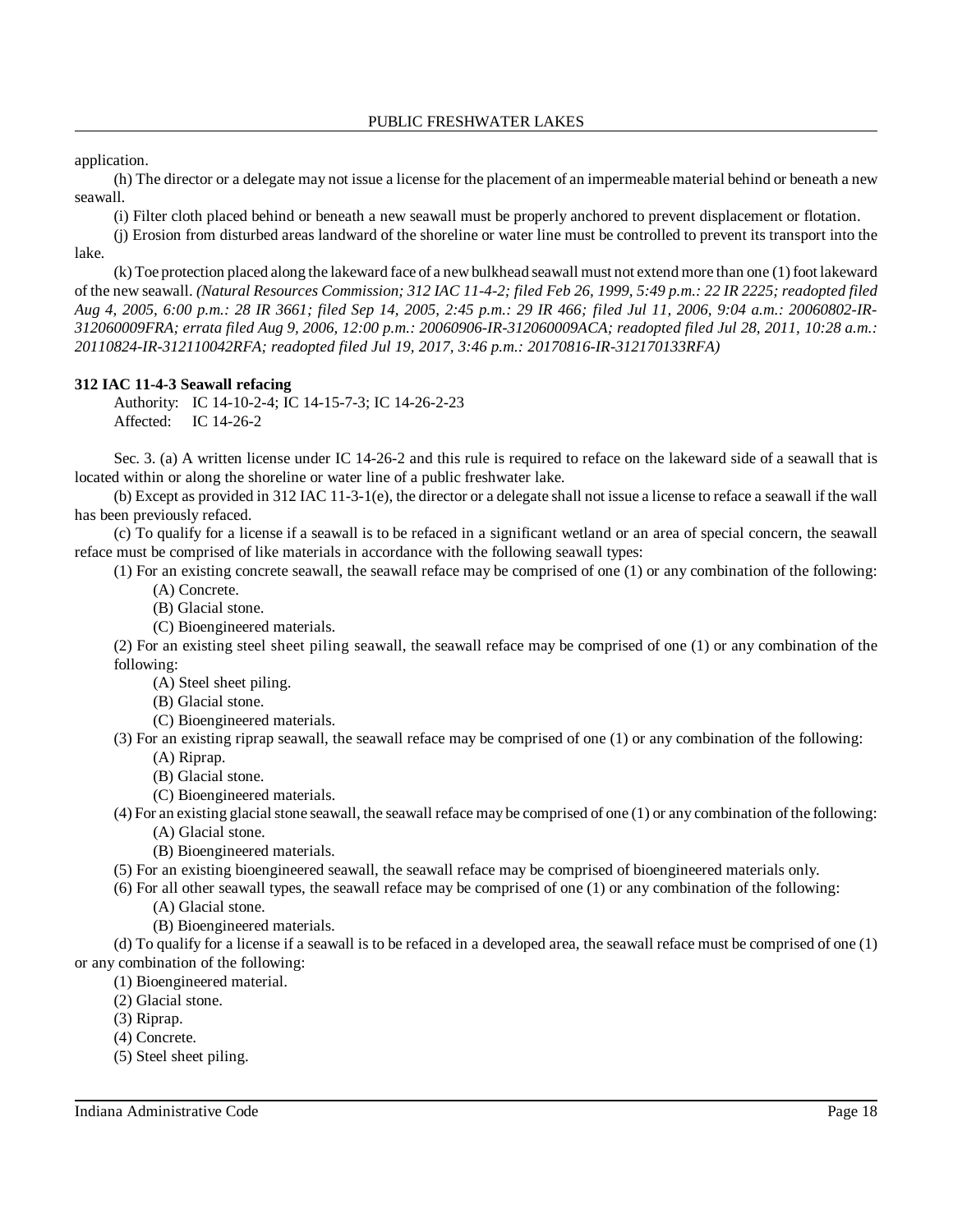(e) For a seawall reface comprised of:

(1) glacial stone or riprap, the reface must not extend more than four (4) feet lakeward of the shoreline or water line at the base of the existing wall;

(2) concrete, the reface must:

(A) not extend more than twelve (12) inches lakeward of the existing seawall; and

(B) be keyed to the lakeward face of the existing seawall;

(3) steel sheet piling, the reface must not extend more than six (6) inches lakeward of the existing seawall; and

(4) bioengineered material, the lakeward extent of the reface must be coordinated with the department before filing the permit application.

(f) Any walk or structural tie constructed on top of the existing seawall must be located landward of the seawall face.

(g) The director or a delegate shall not issue a license for the placement of an impermeable material behind or beneath a seawall reface.

(h) Filter cloth placed behind or beneath the seawall reface must be properly anchored to prevent displacement or flotation.

(i) Erosion from disturbed areas landward of the shoreline or water line must be controlled to prevent its transport into the lake.

(j) Toe protection placed along the lakeward face of a refaced bulkhead seawall must not extend more than one (1) foot lakeward of the refaced seawall. (Natural Resources Commission; 312 IAC 11-4-3; filed Feb 26, 1999, 5:49 p.m.; 22 IR 2225; filed Jan 23, 2001, 10:05 a.m.: 24 IR 1616; filed May 25, 2004, 8:45 a.m.: 27 IR 3063; readopted filed Aug 4, 2005, 6:00 p.m.: 28 IR 3661; filed Sep 14, 2005, 2:45 p.m.: 29 IR 467; filed Jul 11, 2006, 9:04 a.m.: 20060802-IR-312060009FRA; readopted filed Jul *28, 2011, 10:28 a.m.: 20110824-IR-312110042RFA; readopted filed Jul 19, 2017, 3:46 p.m.: 20170816-IR-312170133RFA)*

### **312 IAC 11-4-4 Underwater beaches**

Authority: IC 14-10-2-4; IC 14-15-7-3; IC 14-26-2-23 Affected: IC 14-26-2

Sec. 4. (a) A written license under IC 14-26-2 and this rule is required to place material for an underwater beach within a public freshwater lake.

(b) The director or a delegate shall not issue a license for the placement of:

(1) filter cloth; or

(2) an impermeable material;

beneath or in an underwater beach.

(c) The director or a delegate shall not issue a license for the placement of an underwater beach:

(1) in a significant wetland; or

(2) along a natural shoreline.

(d) To qualify for a license to place an underwater beach in an area of special concern, the underwater beach must:

(1) not exceed six hundred twenty-five (625) square feet;

(2) not extend:

(A) more than thirty (30) feet lakeward of the shoreline or water line; or

(B) to a depth of six (6) feet;

whichever occurs earlier;

(3) be placed on not more than one-half  $(\frac{1}{2})$  the length of the shoreline or water line of the riparian owner;

(4) be comprised of clean, nontoxic pea gravel;

(5) not exceed six (6) inches in thickness; and

(6) be thin enough or tapered so the shoreline or water line will not be extended lakeward.

(e) To qualify for a license to place an underwater beach in a developed area, the underwater beach must:

(1) be comprised of clean, nontoxic pea gravel;

(2) not exceed six (6) inches in thickness;

(3) be placed on not more than one-half  $(\frac{1}{2})$  the length of the shoreline or water line of the riparian owner;

(4) extend not: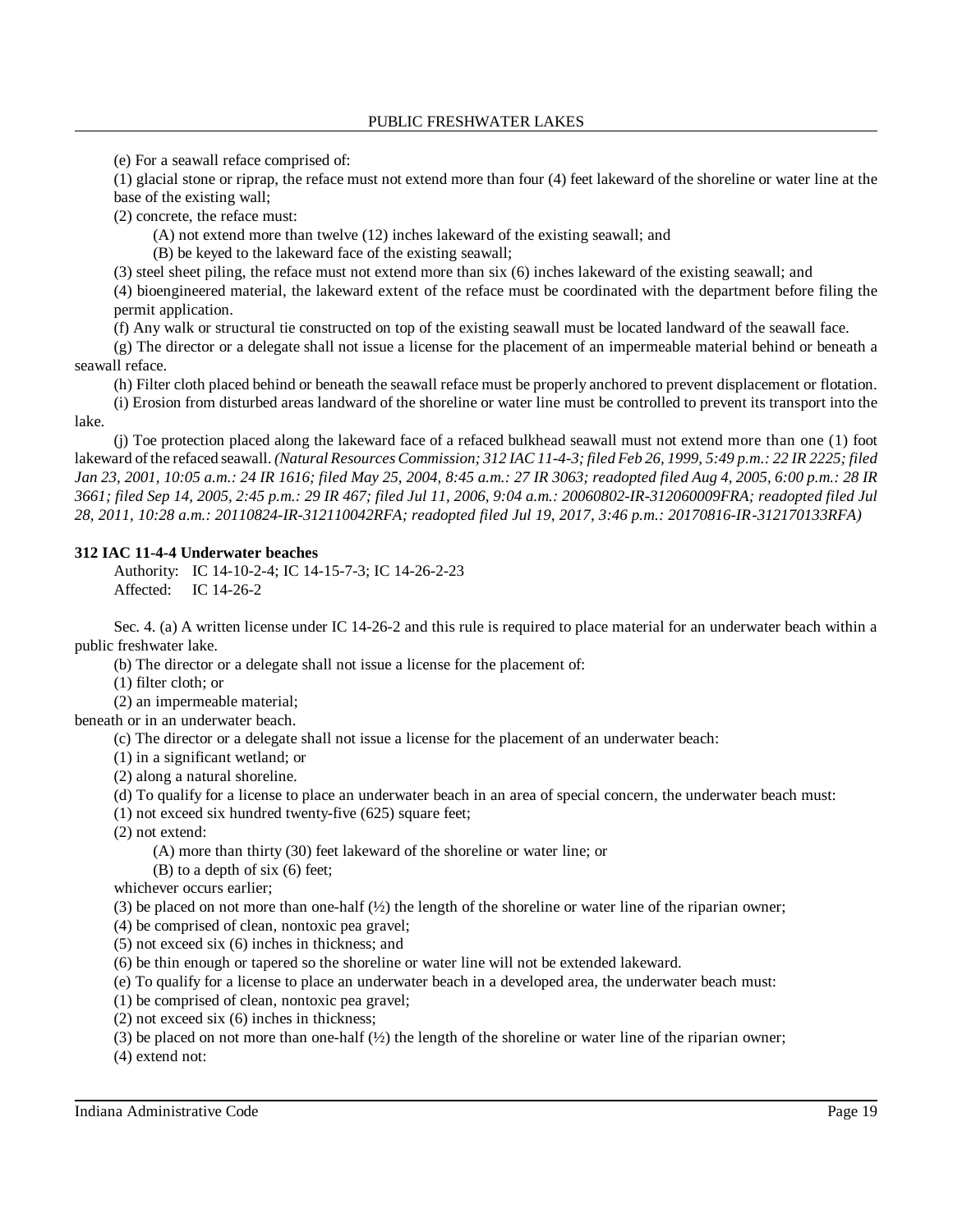(A) more than fifty (50) feet lakeward from the shoreline or water line; or

(B) beyond a depth of six (6) feet;

whichever occurs earlier; and

(5) be thin enough or tapered so the shoreline or water line will not be extended lakeward.

(f) If beach material has been placed previously under this section, the additional material must not:

(1) extend beyond the limits of the previous beach material; and

(2) exceed the size restrictions specified in subsections (d) and (e).

(g) Erosion from disturbed areas landward of the shoreline or water line must be controlled to prevent its transport into the lake. (Natural Resources Commission; 312 IAC 11-4-4; filed Feb 26, 1999, 5:49 p.m.: 22 IR 2226; filed Dec 26, 2001, 2:42 p.m.: 25 IR 1547; readopted filed Aug 4, 2005, 6:00 p.m.: 28 IR 3661; filed Sep 14, 2005, 2:45 p.m.: 29 IR 467; filed Jul 11, 2006, 9:04 *a.m.: 20060802-IR-312060009FRA; errata filed Aug 9, 2006, 12:00 p.m.: 20060906-IR-312060009ACA; readopted filed Jul 28, 2011, 10:28 a.m.: 20110824-IR-312110042RFA; readopted filed Jul 19, 2017, 3:46 p.m.: 20170816-IR-312170133RFA)*

#### **312 IAC 11-4-5 Boatwell excavations or constructions**

Authority: IC 14-10-2-4; IC 14-15-7-3; IC 14-26-2-23 Affected: IC 14-26-2

Sec. 5. (a) A written license under IC 14-26-2 and this rule is required to excavate or construct a boatwell that is within or adjacent to the shoreline or water line of a public freshwater lake.

(b) The department may not issue a license for the excavation or construction of a boatwell in:

(1) a significant wetland; or

(2) an area of special concern.

(c) To qualify for a license to place a boatwell in a developed area, the excavation or construction of the boatwell must not:

(1) adversely affect the:

(A) water level;

(B) significant wetlands; or

(C) natural resources;

of the public freshwater lake;

(2) exceed twenty (20) feet wide;

(3) extend more than thirty (30) feet landward from the shoreline or water line; and

(4) be connected to the public freshwater lake until the landward sides ofthe boatwell have been stabilized to prevent erosion.

(d) Erosion from disturbed areas landward of the shoreline or water line must be controlled to prevent its transport into the lake. (Natural Resources Commission; 312 IAC 11-4-5; filed Feb 26, 1999, 5:49 p.m.: 22 IR 2226; readopted filed Aug 4, 2005, 6:00 p.m.: 28 IR 3661; filed Jul 11, 2006, 9:04 a.m.: 20060802-IR-312060009FRA; readopted filed Jul 28, 2011, 10:28 a.m.: *20110824-IR-312110042RFA; readopted filed Jul 19, 2017, 3:46 p.m.: 20170816-IR-312170133RFA)*

### **312 IAC 11-4-6 Boatwell fills**

Authority: IC 14-10-2-4; IC 14-15-7-3; IC 14-26-2-23 Affected: IC 14-26-2

Sec. 6. (a) A written license under IC 14-26-2 and this rule is required to fill an existing boatwell along a public freshwater lake.

(b) To qualify for a license, the existing boatwell must:

(1) not exceed twenty (20) feet wide;

(2) not extend more than thirty (30) feet landward from the shoreline or water line;

(3) not be filled until a seawall or other permanent barrier has been constructed across the lakeward end of the boatwell to prevent the fill material from entering the public freshwater lake; and

(4) be filled with only clean, nontoxic material.

(c) Erosion from disturbed areas landward of the shoreline or water line must be controlled to prevent its transport into the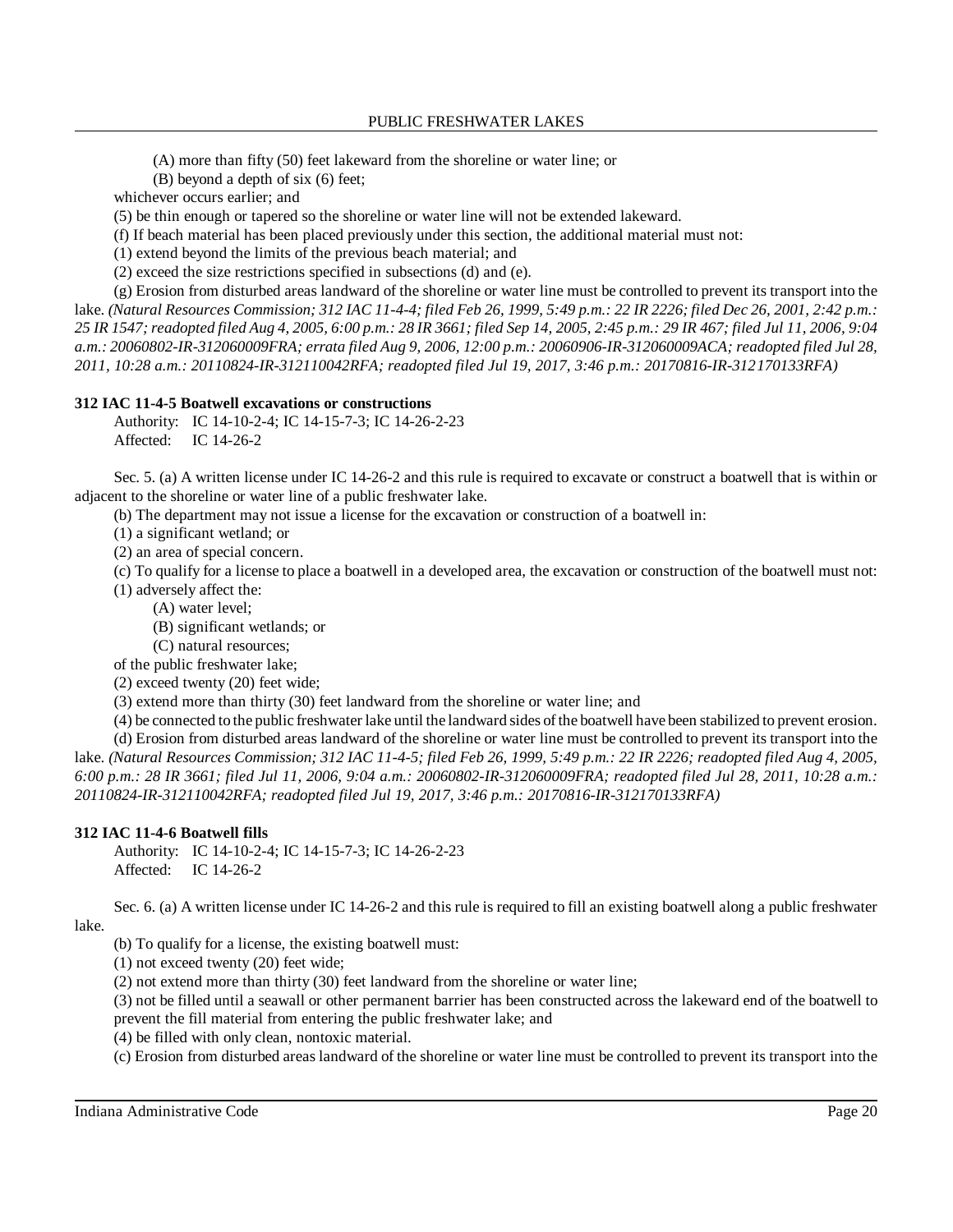lake. (Natural Resources Commission; 312 IAC 11-4-6; filed Feb 26, 1999, 5:49 p.m.: 22 IR 2227; errata filed Apr 27, 1999, 4:45 p.m.: 22 IR 2883; readopted filed Aug 4, 2005, 6:00 p.m.: 28 IR 3661; filed Jul 11, 2006, 9:04 a.m.: 20060802-IR-312060009FRA; *readopted filed Jul 28, 2011, 10:28 a.m.: 20110824-IR-312110042RFA; readopted filed Jul 19, 2017, 3:46 p.m.: 20170816-IR-312170133RFA)*

### **312 IAC 11-4-7 Fish attractors**

Authority: IC 14-10-2-4; IC 14-15-7-3; IC 14-26-2-23 Affected: IC 14-15; IC 14-26-2

Sec. 7. (a) A written license is required under IC 14-26-2 and this rule to construct or place a fish attractor within a public freshwater lake.

(b) To qualify for a license, the construction or placement of a fish attractor must:

(1) be anchored to ensure proper settling;

(2) not be placed:

(A) in a channel;

(B) in a beach area;

(C) near the lake surface nor in an area that would adversely affect public safety and navigation as determined by the division of law enforcement; and

(D) to affect natural resources or natural scenic beauty of the lake in a detrimental manner otherwise prohibited by IC 14-26-2;

(3) use materials and methods to ensure safe placement; and

(4) be supervised by the division of fish and wildlife.

(c) The licensee must promptly remove from the waters of the public freshwater lake any portion or portions of the fish attractor that become unattached from the permitted fish attractor. The responsibility is a condition of a license issued under this section. (Natural Resources Commission; 312 IAC 11-4-7; filed Feb 26, 1999, 5:49 p.m.: 22 IR 2227; readopted filed Aug 4, 2005, 6:00 p.m.: 28 IR 3661; readopted filed Jul 28, 2011, 10:28 a.m.: 20110824-IR-312110042RFA; readopted filed Jul 19, 2017, 3:46 *p.m.: 20170816-IR-312170133RFA)*

### **312 IAC 11-4-8 Group piers**

Authority: IC 14-10-2-4; IC 14-15-7-3; IC 14-26-2-23 Affected: IC 14-15; IC 14-26-2-5

Sec. 8. (a) A person must not place a group pier along or within the shoreline or water line of a public freshwater lake unless the person obtains a written license from the department under this section.

(b) The applicant must demonstrate exercise of the license would not do any of the following:

(1) Unreasonably impair the navigability of the public freshwater lake.

(2) Pose an unreasonable hazard to life or property.

(3) Violate the public rights described in IC 14-26-2-5.

(4) Interfere with the reasonable exercise of boating operations by the public.

(5) Interfere with the property interests of a landowner having property rights abutting the lake or rights to access the lake.

(c) The department shall condition a license for a group pier so the placement, configuration, and maintenance of the pier as follows:

(1) Provide a reasonable buffer zone between the pier and the:

(A) portion of the lake two hundred (200) feet from the shoreline or water line; and

(B) riparian zone of adjacent propertyownersto provide for reasonable navigation by the adjacent property owner and by the public. Except as otherwise provided in this clause, the departmentshall require at least five (5) feet of clearance on both sides of a riparian line (for a total of ten (10) feet). The department may require as much as ten (10) feet of clearance on both sides of a riparian line (for a total of twenty (20) feet) if, based upon the opinion of a qualified professional, additional clearance is required for reasonable navigation. The department may approve an exception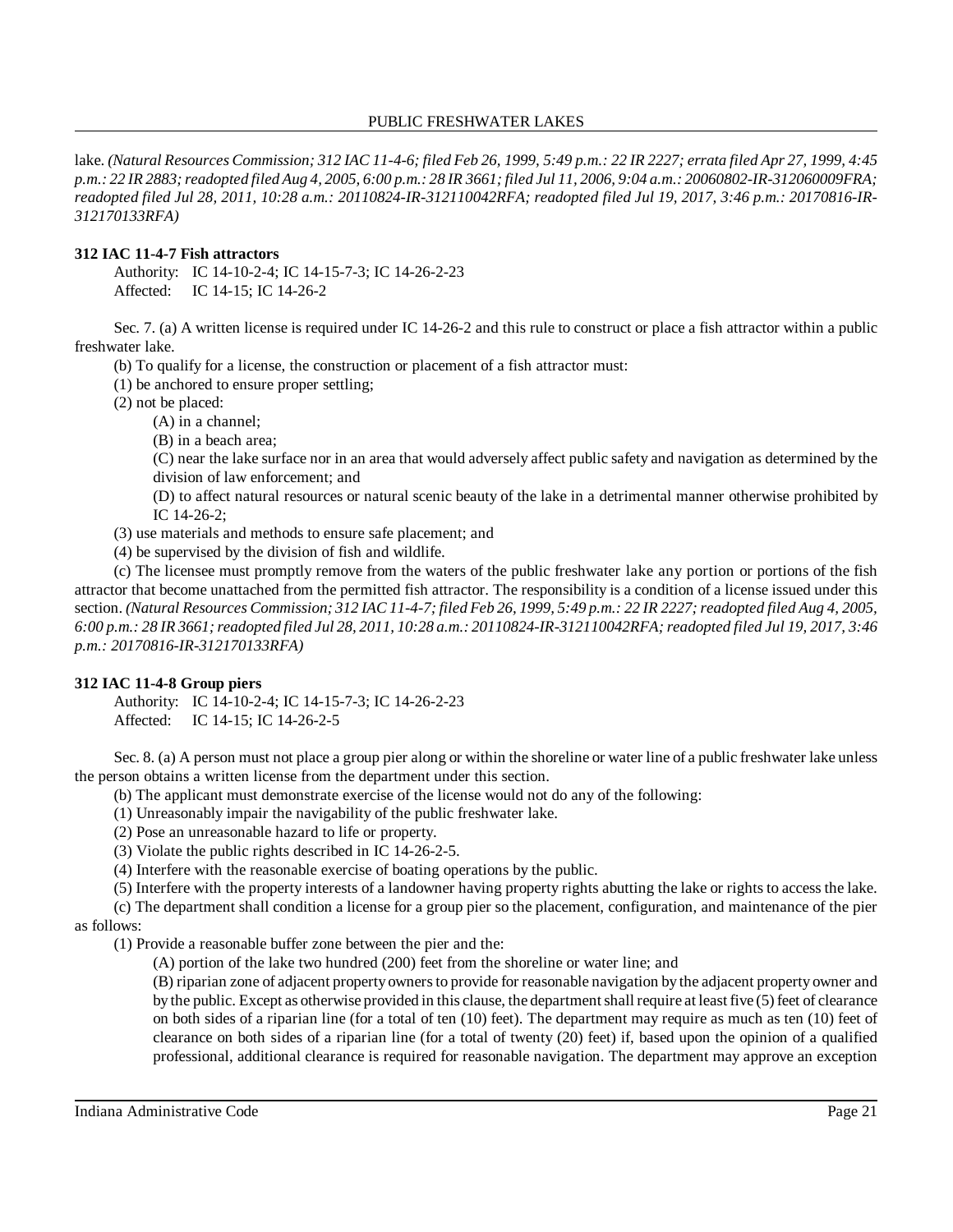to this clause where adjacent riparian owners use a common pier along their mutual property line, and the purposes of this clause are satisfied by waters elsewhere within their riparian zones.

(2) Do not result in unreasonable traffic congestion either:

(A) in the immediate vicinity of the pier; or

(B) to impair the carrying capacity of the public freshwater lake where the department has determined the carrying capacity in an analysis which is published before the license application is filed.

(3) Do not authorize structures that are likely to be hidden or obscured so as to pose a hazard to the public.

(4) Minimize disturbances to vegetation and sediments in close proximity to the shoreline or water line.

(5) Are unlikely to trap debris or redirect sediments or currents to cause erosion or sedimentation that is detrimental to navigation or to the property rights of other riparian owners.

(6) Avoid causing or appearing to cause appropriation of public water unnecessary to the reasonable exercise of riparian rights. A pier must not extend more than one-half (1/2) the width of the applicant's shoreline or water line. As used in this subdivision, "width" is determined by the straight line formed between the points located at intersections of the applicant's property lines with the shoreline or water line.

*(Natural Resources Commission; 312 IAC 11-4-8; filed Oct 1, 2010, 3:50 p.m.: 20101027-IR-312090856FRA, eff Jan 1, 2011; readopted filed Jul 28, 2011, 10:28 a.m.: 20110824-IR-312110042RFA; readopted filed Jul 19, 2017, 3:46 p.m.: 20170816-IR-312170133RFA)*

# **Rule 5. Innovative Practices and Nonconforming Uses**

### **312 IAC 11-5-1 Alternative licenses**

Authority: IC 14-10-2-4; IC 14-15-7-3; IC 14-26-2-23 Affected: IC 14-15; IC 14-26-2

Sec. 1. (a) The director or a delegate may issue a license that uses materials, techniques, or standards other than those approved in this article, under either of the following circumstances, if the applicant demonstrates to the satisfaction of the department:

(1) That activities under the permit satisfy both of the following:

(A) Include new technology or material not previously or commonly used for the purpose sought.

(B) Do not affect the public safety, natural resources, natural scenic beauty, or water level of the lake in a detrimental manner otherwise prohibited by IC 14-26-2.

(2) That the applicant is a government entity that demonstrates the licensed activity would provide public access to the water if both of the following apply:

(A) The resulting use would comply with 43 CFR 17.203, 43 CFR 17.217, and 43 CFR 17.218 that are designed to eliminate discrimination on the basis of disability for any program or activity receiving federal financial assistance, including the construction of public access facilities by public entities.

(B) A design that conforms to 312 IAC 11-4 would not provide equivalent accessibility.

(b) A person who wishes to secure a license under this section must confer and consult with the department before filing an application.

(c) Use of the following materials cannot qualify for a license under this section:

(1) Railroad ties.

(2) Treated timber.

(3) Broken concrete.

(4) Tires.

(5) Scrap metal, appliances, or vehicle bodies.

(6) Asphalt.

(7) For a license sought under subsection  $(a)(1)$ , another material not considered by the department to be innovative.

(Natural Resources Commission; 312 IAC 11-5-1; filed Feb 26, 1999, 5:49 p.m.: 22 IR 2227; filed Sep 9, 2003, 9:32 a.m.: 27 IR 61; readopted filed Aug 4, 2005, 6:00 p.m.: 28 IR 3661; readopted filed Jul 28, 2011, 10:28 a.m.: 20110824-IR-312110042RFA;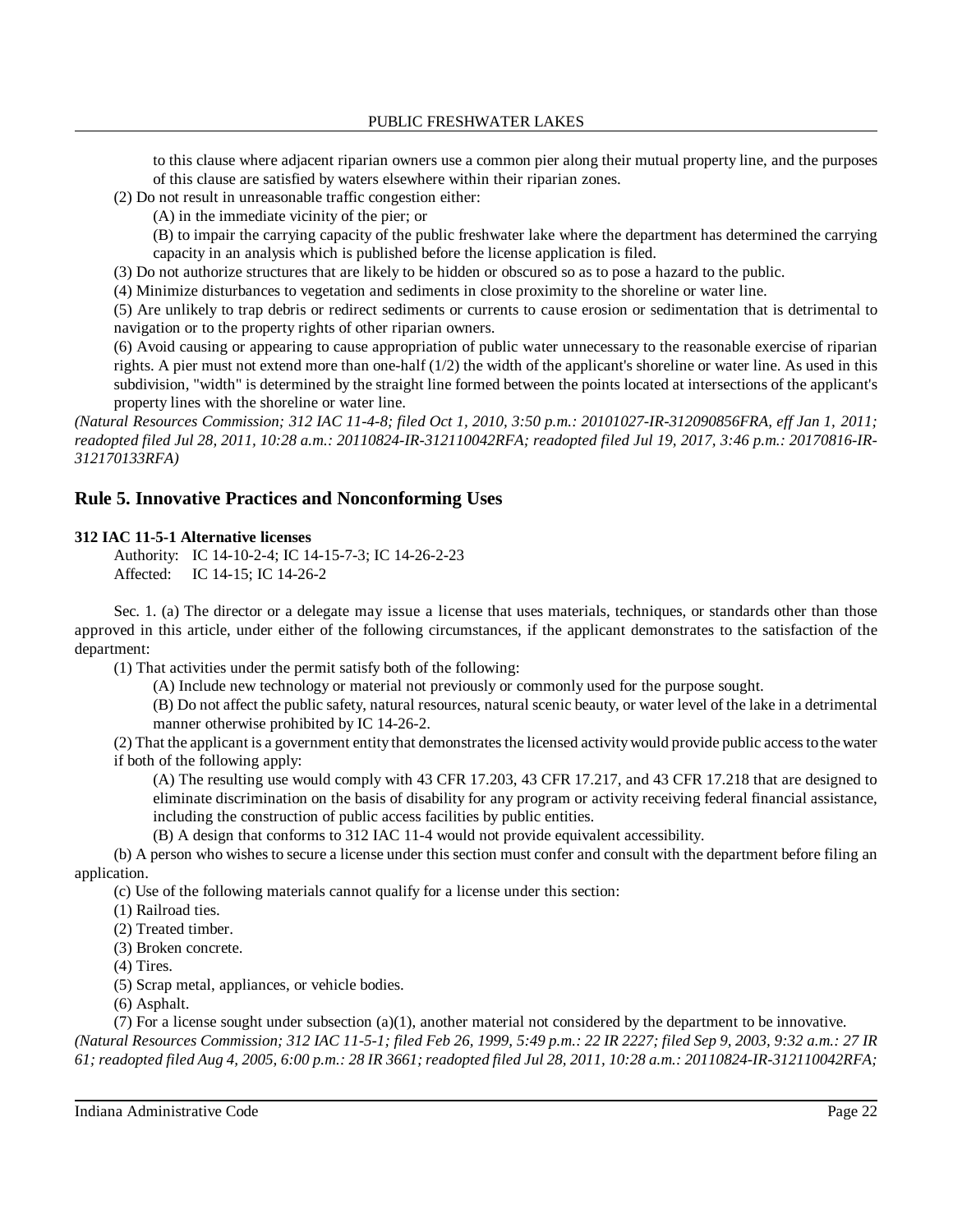*readopted filed Jul 19, 2017, 3:46 p.m.: 20170816-IR-312170133RFA)*

#### **312 IAC 11-5-2 Lawful nonconforming uses**

Authority: IC 14-10-2-4; IC 14-15-7-3; IC 14-26-2-23 Affected: IC 4-21.5-3-5; IC 4-21.5-3-8; IC 4-21.5-4; IC 14-25.5-2; IC 14-26-2-5

Sec. 2. (a) A structure or facility that was lawfully placed before the effective date of a provision of:

(1) IC 14-26-2; or

(2) a section of:

(A) 312 IAC 11-3;

(B) 312 IAC 11-4; or

(C) this rule;

including a structure or facility lawfully placed under a section of 310 IAC 6-2 before its repeal, which would be unlawful if placed after that date, is eligible for qualification under this section as a lawful nonconforming use.

(b) This subsection governs the establishment of a lawful nonconforming use as follows:

(1) A person who claims a lawful nonconforming use has the burden of proof for establishing:

(A) the existence of the use; and

(B) that the use was lawful;

when the new or amended statutory or rule section became effective. Except as provided in subdivision (2), a use must have been in existence when the new or amended section became effective and not merely at some time before it became effective. (2) If a rule section that governs the placement of a temporary structure becomes effective outside the boating season, but a temporary structure was used during the previous boating season, the use is considered to have been in existence when the section became effective. As used in this subdivision, the boating season is from April 1 through October 31.

(3) The department may consider the following documentation in determining the existence of a lawful nonconforming use:

(A) Ground level or aerial photographs.

(B) Blueprints or engineering drawings.

(C) Pier installation company records.

(D) Inventories of piers that are nonconforming uses. These inventories shall be maintained by the department's division of law enforcement at the district headquarters for the district in which the structure is located.

(E) CAD drawings.

(F) Deeds, plats, and similar recorded documents.

(G) Adjudications by the commission or by a court, including those determining the intent or consequence of an easement.

(H) GPS units or range finders.

(I) USDA documentation.

(J) County GIS programs and documentation.

(K) Statementsfrom riparian owners and othersfamiliar with the site may also be considered, but a determination may not be based solely on those statements.

(4) Except as provided in subdivision (5), a person may deliver a written request and supporting documentation in support of a claim to any lawful nonconforming use that arises under IC 14-26-2 or this article. Except as provided in subdivision (5), a person who does not deliver a request under this subdivision is not prohibited from asserting the benefits of a lawful nonconforming use as an affirmative defense or otherwise in a proceeding under IC 4-21.5.

(5) A person must satisfy this subdivision in order to retain the status of a lawful nonconforming use for a pier that is longer than one hundred fifty (150) feet (or, for a pier on Bass Lake in Starke County, longer than three hundred (300) feet). By January 1, 2010, the person must deliver, to the department's division of law enforcement at the district headquarters for the district in which the lawful nonconforming use is located, a written request and supporting documentation sufficient to demonstrate the existence of the lawful nonconforming use.

(6) The department shall provide notice under IC 4-21.5-3-5 of a determination that a structure qualifies or does not qualify as a lawful nonconforming use under subdivision (4) or (5).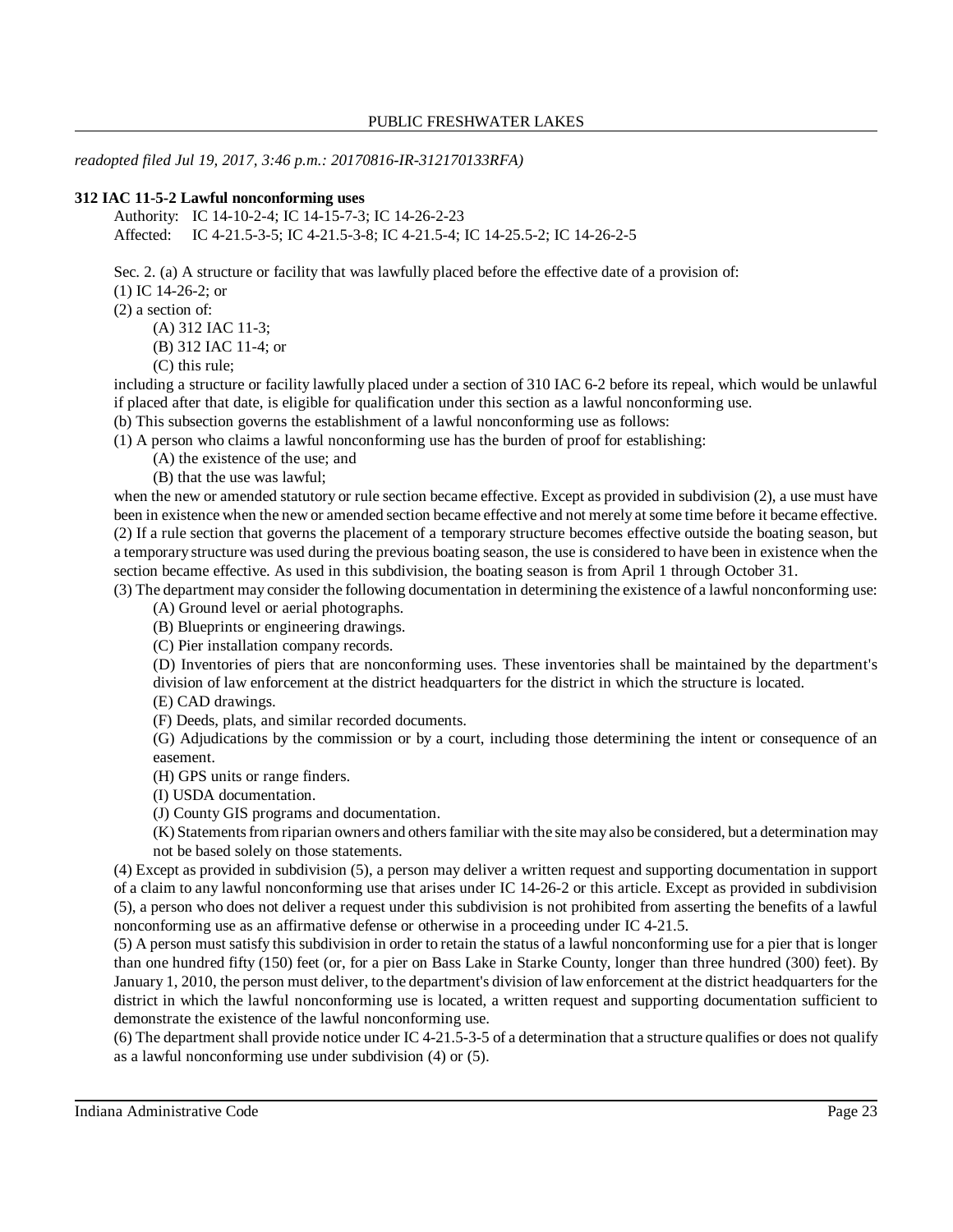(7) The department shall maintain a public file or files to memorialize any determinations under this subsection. The department may include in the file a determination that a structure qualified or did not qualify as a lawful nonconforming use even if the determination was made before the effective date of this subsection.

(c) This subsection governs the maintenance of or modification to a lawful nonconforming use as follows:

(1) Except as provided in subdivision (2), a lawful nonconforming use may be maintained, but the use cannot be modified or repaired unless a person satisfies the requirements of IC 14-26-2 and this article that are in effect at the time of the modification or repair. In performing modification or repair under this subdivision, the:

(A) location;

(B) size; and

(C) configuration;

of the use must be maintained.

(2) The department may authorize a modification or repair to a lawful nonconforming use if it determines that the resulting change to the:

(A) location;

(B) size; or

(C) configuration;

would better serve a public right or a vested right, as referenced in IC 14-26-2-5, than does the existing lawful nonconforming use.

(d) This subsection governs the removal of a lawful nonconforming use as follows:

(1) The director or the director's designee may order the removal of a lawful nonconforming use if the structure or facility is either of the following:

(A) A nuisance that adversely affects any of the following:

- (i) Public safety.
- (ii) Natural resources.
- (iii) Natural scenic beauty.
- (iv) The water level of a public freshwater lake.

(B) Abandoned.

(C) Modified in a manner for which a license is required under IC 14-26-2 or this rule, but for which no license has been obtained.

(2) The department hasthe burden of proofto establish a lawful nonconforming use should be removed under thissubsection.

(3) A structure adversely affects public safety under subdivision  $(1)(A)(i)$  if the structure is any of the following:

(A) Except as provided in clause (B), extended or located more than one hundred fifty (150) feet lakeward from the shoreline or water line.

- (B) For Bass Lake in Starke County, would violate 312 IAC 5-6-3(a).
- (C) Submerged or otherwise obscured from the view of a boater or other person using a lake.
- (D) In a derelict condition. A structure is in a derelict condition if:
	- (i) so neglected by the owner that it has become ineffective for the intended purposes; or

(ii) following a reasonable inquiry, the owner of the structure cannot be identified.

(4) Generally, a use is abandoned if not exercised for a period in excess of one (1) year. A person may, however, present evidence of special factors that would reasonably excuse a failure to maintain the use. These factors include the following:

- (A) Pending litigation relating to the lawful nonconforming use.
- (B) Unusual environmental conditions.

(e) IC 4-21.5-3-8 controls an order issued under subsection (d) unless an emergency exists, in which event IC 4-21.5-4 applies.

(f) Notwithstanding subsection (e), the department's division of law enforcement or the department's division of water may issue a notice of violation under IC 14-25.5-2 for either of the following:

(1) The placement or maintenance of an unlawful nonconforming use.

(2) The unauthorized modification or repair of a lawful nonconforming use.

(g) Nothing in this rule affects the department's right to seek injunctive or other relief under IC 14-26 or another applicable